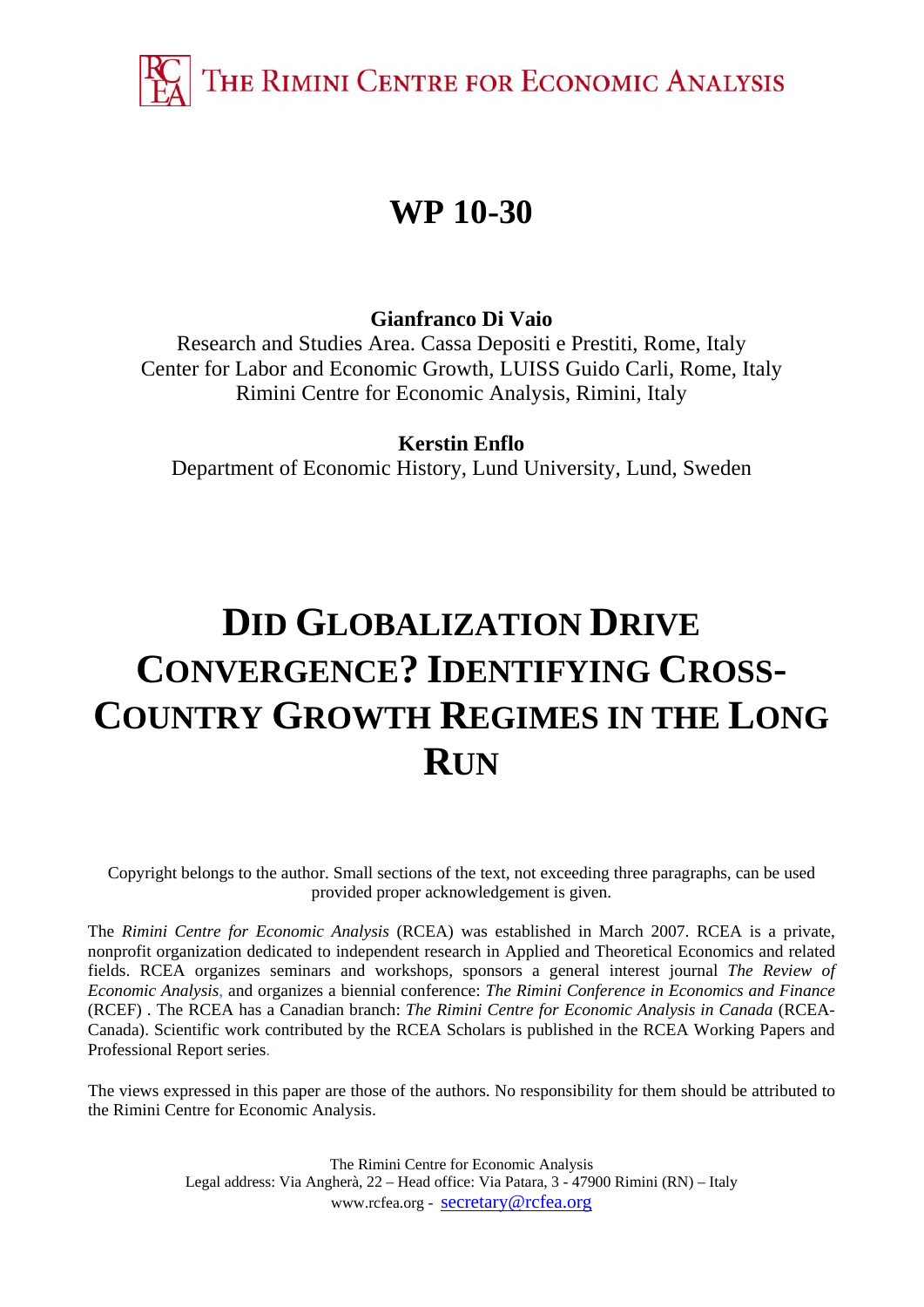## Did Globalization Drive Convergence? Identifying Cross-Country Growth Regimes in the Long Run

Gianfranco Di Vaio<sup>†‡§</sup> Kerstin Enflo<sup>¶</sup>

November 1, 2010

#### Abstract

This paper is the first to apply a finite mixture model to a sample of 64 nations to endogenously analyze the cross-country growth behavior over the period 1870-2003. Results show that growth patterns were segmented in two worldwide regimes, the one characterized by convergence in per capita income, and the other by divergence. Interestingly, when three historical epochs are distinctly analyzed, in order to investigate the empirical link between globalization and convergence, the dynamics which dominated over the whole period seem to have emerged only during the post-1950 years. In contrast, the First Global Wave was marked by persistent heterogeneities.

Keywords: Globalization; Economic growth; Income convergence; Multiple regimes; Mixture models.

JEL Classifications: C52, N10, O47.

 $*$ Previous versions of the work were presented at the Rimini Conference in Economics and Finance, Rimini, June 10-13, 2010; at the Eighth Conference of the European Historical Economics Society, Graduate Institute of International and Development Studies, Geneva, September 4-5, 2009; at the Annual Conference of the Economic History Society, University of Warwick, April 3-5, 2009; at the 3rd Italian Congress of Econometrics and Empirical Economics, Università Politecnica delle Marche, January 30-31, 2009; and at the 3rd Sound Economic History Workshop, Gothenburg University, October 3-4, 2008. We wish to thank Costas Azariadis, Jörg Baten, Michele Battisti, Jan Bohlin, Oded Galor, Peter Howlett, Paolo Malanima, Kevin OíRourke, Pietro Reichlin, Paul Sharp, Jacob Weisdorf, Jeffrey Williamson, Joseph Zeira and all the conference participants for useful comments and suggestions. The usual disclaimers apply.

<sup>&</sup>lt;sup>†</sup>Research and Studies Area. Cassa Depositi e Prestiti, Via Goito 4 - 00185 Rome, Italy. Tel.:  $+39$ 0642213043. Fax: +39 0642212021. E-Mail: gianfranco.divaio@cassaddpp.it.

<sup>&</sup>lt;sup>‡</sup>Center for Labor and Economic Growth, LUISS 'Guido Carli', Rome.

<sup>&</sup>lt;sup>§</sup>Rimini Centre for Economic Analysis.

<sup>{</sup>Corresponding author. Department of Economic History, Lund University. Address: Box 70 83, 220 07 Lund, Sweden. E-Mail: kerstin.enáo@ekh.lu.se.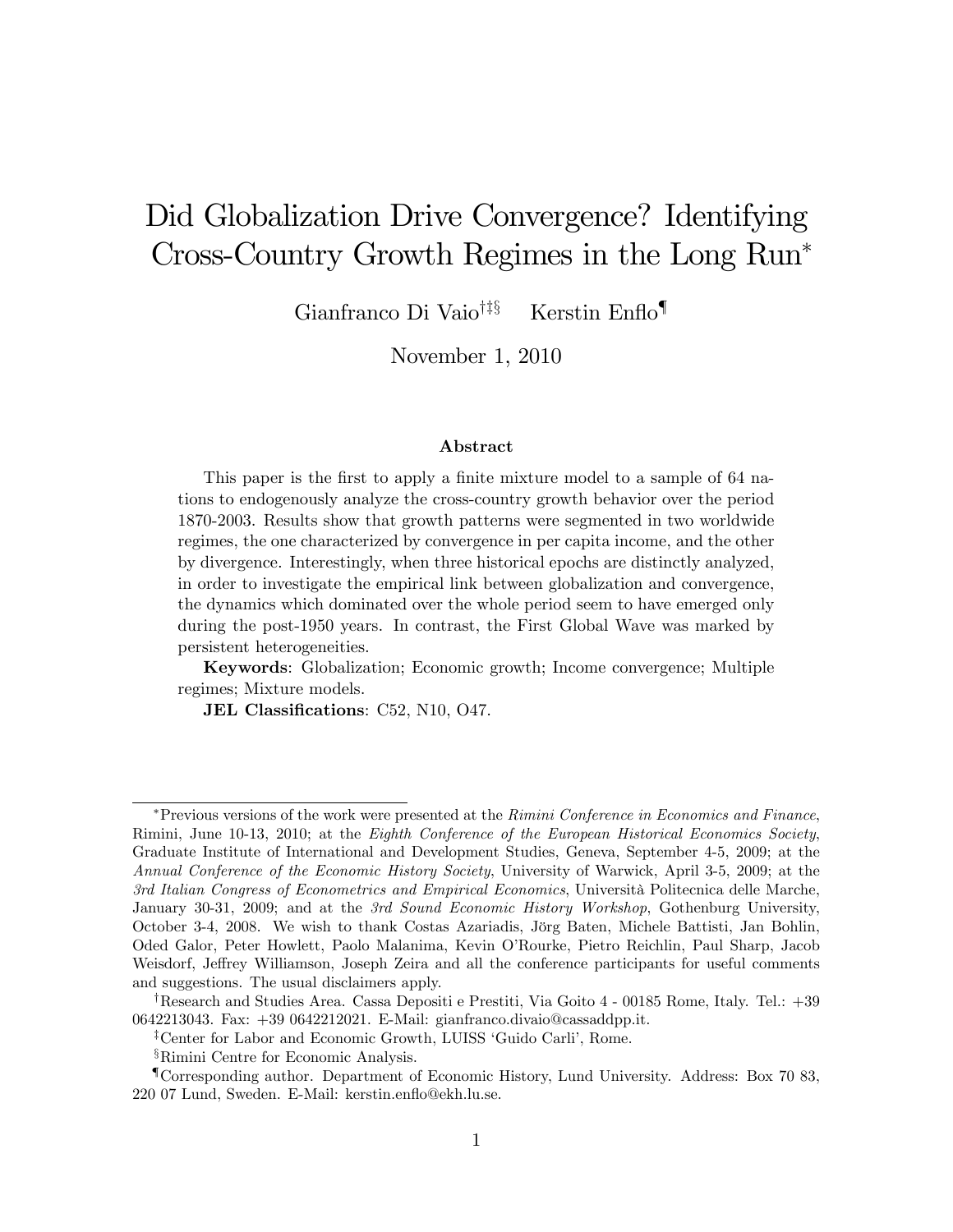## 1 Introduction

In this paper we introduce a finite mixture model to analyze the cross-country growth patterns in the long run, by using an unrestricted sample of 64 nations over the period 1870-2003. Dividing the full period into three distinct sub-periods characterized by varying degrees of globalization (i.e. 1870-1913, 1913-1950, and 1950-2003), this paper investigates the empirical link between economic integration and income convergence.

The approach followed here has two main advantages with respect to more standard econometric techniques. First, it allows an endogenous (i.e. data-determined) as well as probabilistic assignment of countries across the regimes. This feature is by far more attractive than an exogenous or ad hoc selection of the membership, which could be highly sensitive to arbitrariness, data mining, and sample selection bias. Then, the mixture model is appealing, since it makes use of parameter heterogeneity to circumvent the problem of lacking historical data on additional regressors (i.e. pre-1950), which are necessary to control for differences in steady-state income levels. In particular, while fixed-effects panel estimators are able to capture heterogeneities in the constant term, the mixture regression is also able to take into account variations in the marginal impact of the control variables.<sup>1</sup>

Starting with the pioneering studies by Abramovitz (1986) and Baumol (1986), there has been a general consensus that convergence in output per worker, or per capita, took place among the industrialized economies after 1870 (see, among others, Maddison 1987; Feinstein 1988; Broadberry 1993; Tortella 1994; and Toniolo 1998). Economic historians have generally stressed that this process was fuelled by the two globalization stages of the periods 1870-1913 and post-1950, while the inter-war years (1913-1950) were characterized by increased protectionism, slow growth and divergence. Much of the previous evidence, however, relies on the results from the presently industrialized group of countries (the so-called 'OECD-club'), which actually converged ex post. In fact, those nations that have not converged since 1870 have often been excluded from the sample, due to their present relative poverty. This introduces a sample selection problem in long-term convergence studies, as shown by De Long (1988).

Lately, the focus has gradually shifted towards the inclusion of these non-converging economies in the analysis and scholars have come to talk about club convergence. OECD countries are usually seen as a convergence club whose members have been diverging from the rest of the world. This phenomenon has not taken place gradually over time. Rather, club convergence has been associated with the forces of openness and trade related to the two 'Global Waves' of 1870-1913 and post-1950. Consequently, Williamson (1996, p.277) has argued that historical epochs provided an unambiguously positive relationship between globalization and convergence in the Atlantic economy, but not in the world economy as a whole.

Williamson (2008), for instance, adds evidence that, over the period 1870-1939, the

<sup>&</sup>lt;sup>1</sup>For an interesting discussion about the growing use of latent class models  $-$  such as finite mixture models  $-$  in growth empirics, see Owen et al. (2009).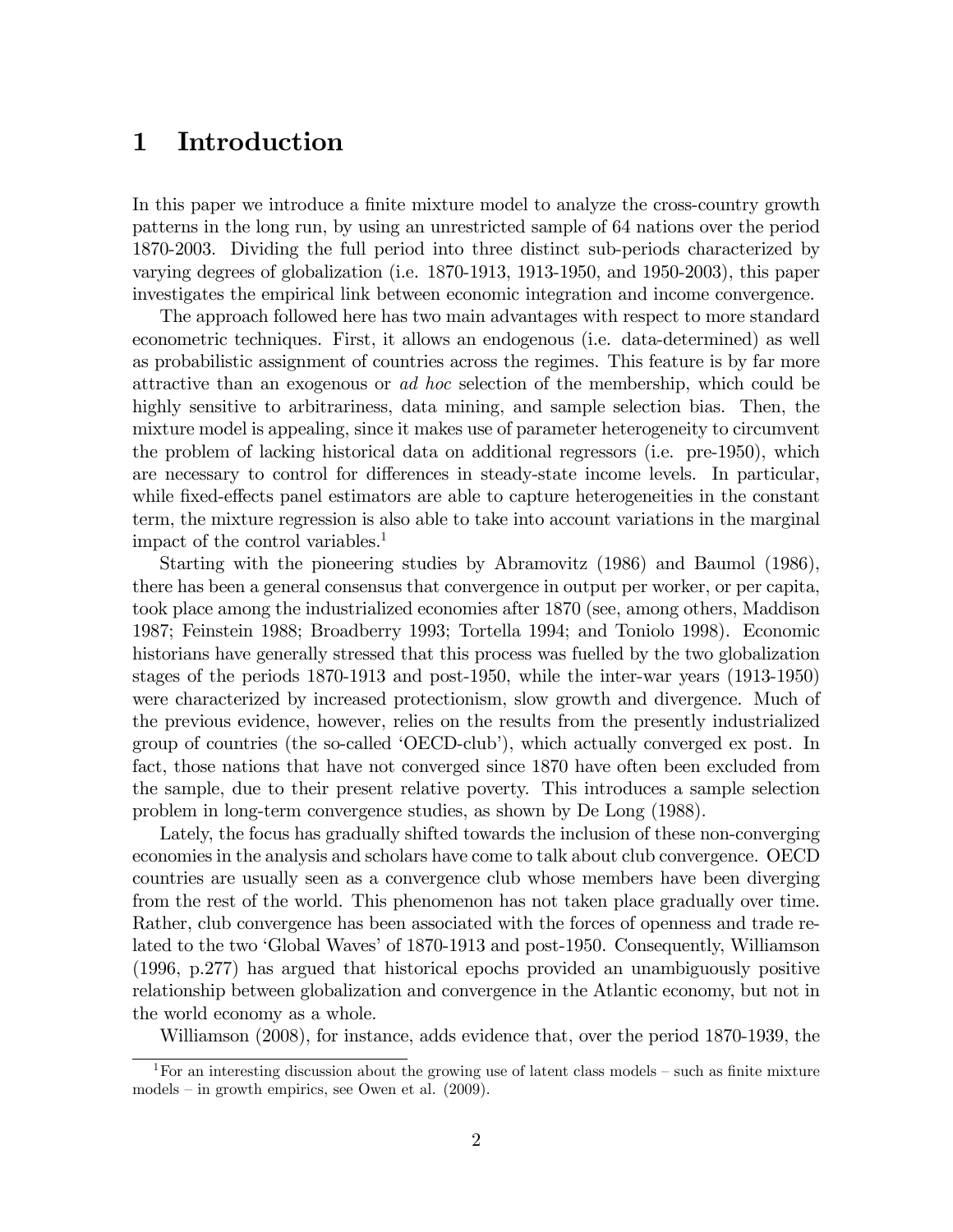terms of trade improvements raised growth in the rich core, although failing to do the same in the poor periphery. These empirical findings confirm the predictions of some recent theoretical models that stress the role of trade for the evolution of the long-term divergence between rich and poor nations. According to Galor and Mountford (2006; 2008), the increase in world trade due to globalization might have affected the growth rate of per capita income asymmetrically according to the comparative advantages of the nations. On the one hand, the resource-abundant countries tended to specialize in the production of primary goods, reducing the incentive to invest in human capital and delaying the demographic transition. On the other hand, the resource-scarce countries specialized in manufacturing, raising the investment in human capital, spurring the demographic transition, and shifting into a sustained stage of growth. Following a similar line of reasoning, Zeira (2009) shows that globalization (i.e. the increase in international trade) can lead to a divergence of income per capita across countries, whenever technology adoption depends on factor prices. In fact, rich countries specialize in the production of skilled goods, inducing in this way a faster technical change, while poor countries produce unskilled goods and thereby experience less technological advance.

Given the recent interest in the existence of diversified growth regimes in the world economy, there is a growing need to empirically verify if club convergence was a longrun phenomenon and when it first occurred. The finite mixture model proposed here is especially useful, since it allows us to endogenously identify unknown clusters in the data, avoiding the imposition of ex ante selection criteria. This implies that we can test for the number of convergence clubs and split the time period of the sample so as to recognize the formation of clusters. The model we test is in the framework of the beta-convergence hypothesis (Barro and Sala-i-Martin 2004), for which we use data on the initial level and growth rate of GDP per capita.

We find that the period 1870-2003 is characterized by the polarization of crosscountry growth behavior. Over the long run, the model identifies two regimes. The one basically consists of many of the presently advanced economies and is characterized by convergence of per capita income. The other comprises the rest of the nations and is denoted by divergence and low level of development. This finding is consistent with the long-term view of club convergence. However, when the sample is split up into three historical epochs of global and anti-global waves, we do not find evidence of an early converging club of industrializing countries between 1870 and 1913. We show instead that the converging dynamism of the advanced economies only emerged after World War II. In contrast, despite the openness of capital and labor markets, the First Global Wave exhibits a divergence pattern which is not very different from the experience identified for the interwar years, which were marked by protectionism and closure of the international markets. These results suggest that the two trade booms were not as similar in terms of convergence as has previously been argued.

Our results are partly analogous to those obtained by Epstein et al. (2003), who find that convergence was the key feature of the industrialized economies only during the post-1950 era. However, our methodology differs from their work, since they use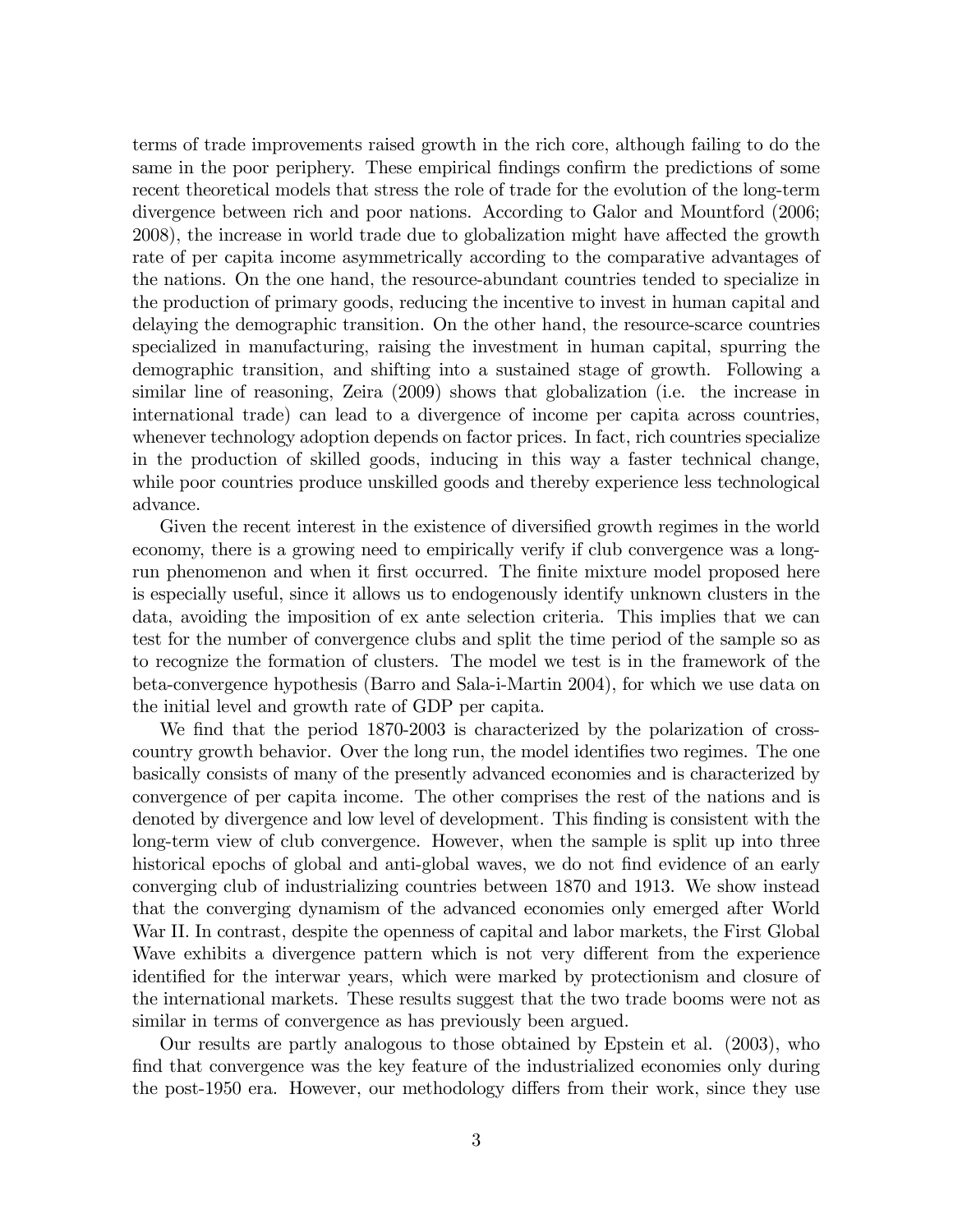distribution dynamics tools (Quah 1993; 1996) for a restricted sample of 17 industrialized nations, whereas we apply a finite mixture model to a larger sample of countries, which is useful for addressing the issues of sample selection bias and parameter heterogeneity, as discussed above. We also consider our approach as being more robust, due to the fact that distribution dynamics approaches can be very sensitive to small numbers of observations, especially in the estimation of the ergodic distribution. The paper is structured as follows: Section 2 focuses on the sources of long-term convergence; Section 3 explains the econometric specification; Section 4 presents the data; Section 5 describes the results; and Section 6 contains some concluding remarks.

## 2 Sources of long-run convergence

The long-term view of convergence has been central to the writings of economists and economic historians such as Abramowitz (1986) and Baumol (1986). Their studies build on the data set collected by Maddison (1982; 1995), which provides data on GDP per worker and per capita for most of the world's countries from 1870. Williamson (1996) focused on convergence of real wages and other factor prices over the long run. The general picture from these studies is that there have been three distinct eras in global history: 1870-1913, 1913-1950 and post-1950, and that convergence was a key feature during the two global-booms in the late 19th century and after the Second World War.<sup>2</sup>

According to Williamson, 'two important features of the world economy since 1970 also characterized the economy in the late 19th century. First, the earlier period was one of rapid globalization: capital and labor flowed across national frontiers in unprecedented quantities, and commodity trade boomed as transport costs dropped sharply. Second, the late 19th century underwent an impressive convergence in living standards, at least within most of what we would now call the OECD club'  $(1998, p. 51)$ .

Many other studies have documented that the First Global Wave (1870-1913) was a period of globalization in capital áows, migration and trade. Concerning the capital markets, Obstfeld and Taylor (2004) provide quantitative evidence of a U-shaped evolution of international capital flows over the 20th century, in which the level of foreign-owned capital stocks, relative to the size of the world economy, was about as large in 1900-1914 as it was in 1980 (around an estimated 20 per cent of world GDP). Taylor (2002) also points out that global capital market integration seems to have returned to its pre-1913 level only fairly recently, at least when measured by the relationship between savings and investments, which was tighter in 1913-1974 than before and after.

Similarly, early globalization in world trade has been documented by Feenstra (1998), who shows that the ratio of merchandise trade to GDP in 1913 was not reached again until the late 1960s or 1970s. Estevadeordal et al. (2003) establish a similar trade

<sup>2</sup>The post-war period is often divided into two distinct phases: 1950-1973 and the period post-1973, with this latter being demarked by stagflation, slower growth rates, and the breakdown of the international economic framework established at Bretton-Woods.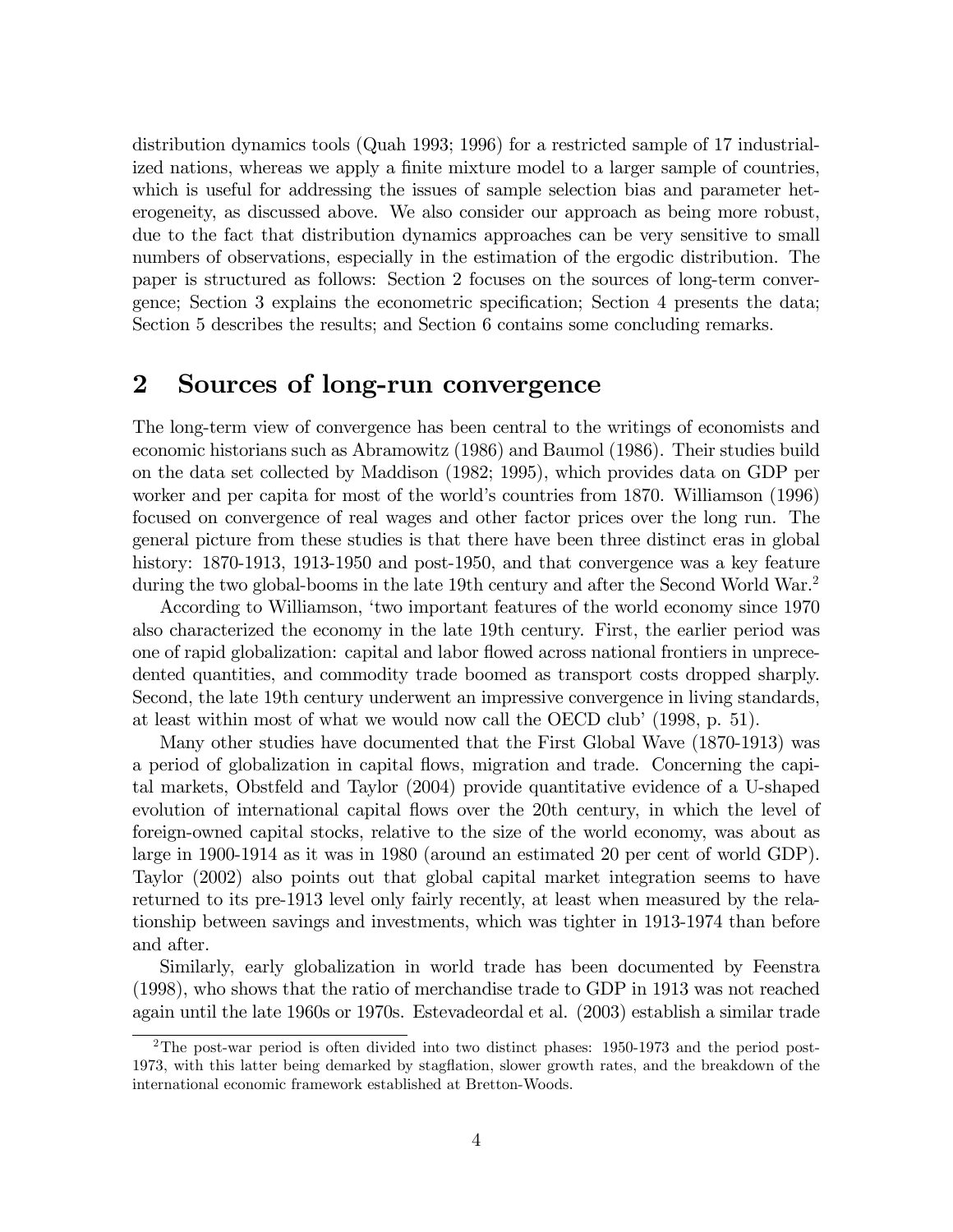pattern and argue that the rise of the gold standard and the fall in transport costs were the main trade-creating forces until 1913. As for labor markets, mass migration has been thoroughly documented for the First Global Wave, as about 55 million Europeans left home for the New World between 1850 and 1914 (Hatton and Williamson 1998).

These strong globalization forces in the pre-1913 period have often been connected to forces of convergence, especially among the countries of today's advanced world. Taylor and Williamson suggest that the period saw dramatic convergence, ëabout as dramatic as it has been over the past century and a half<sup>'</sup>, among the present industrialized countries, or an even wider sample of nations (1997, p. 27). This convergence, they assert, was to a large extent accounted for by the massive migration flows from Europe to the New World, which helped to erase productivity gaps in labor productivity and wages. They estimate such large effects of migration on convergence that it must have been offset by countervailing forces. For instance, capital accumulation could have been such a force, since capital chased after immigrants and natural resource exploitation. This implies that capital dampened any downward pressure migration otherwise would have had on real wages in the New World, and that capital ináows financed accumulation, thereby augmenting the labor demand. Thus, even though the conventional Heckscher-Ohlin prediction is that capital and labor flow in opposite directions as a result of trade, the evidence from the First Global Wave conflicts with this mechanism (Hatton and Williamson 2008).

Although factor accumulation patterns did not follow the standard predictions during the First Global Wave, earlier literature has emphasized that accumulation and globalization forces played a much larger role for convergence than the forces of human capital and technological change (Taylor 1999; O'Rourke and Williamson 1997). This may seem surprising, given that in the period 1870-1913, public education was introduced in many European countries and many important technological advancements related to the Second Industrial Revolution appeared during the same period. Taylor (1999, p. 1625), for instance, states that human capital was, if anything, an anti-convergence force between 1870 and 1913, since richer countries like the USA and Australia still had higher school enrollment rates than poorer countries like Sweden and Denmark. However, O'Rourke and Williamson (1997, p. 168) attribute some role to schooling in this period, but point out that the effects on growth and convergence were limited to a smaller number of countries and that globalization forces mattered much more.

Because of the focus on factor accumulation and factor price equalization as sources of convergence before 1913, much of the evidence has rested on data on real wages and labor productivity, only indirectly offering evidence of convergence in GDP per capita. The factor price convergence approach has clear merits when it comes to understanding the mechanisms of labor productivity convergence. Indeed, convergence of productivity, by definition, may be accounted for by either absolute convergence of relative factor endowments or factor prices (i.e. real wages), given that GDP is aggregated by weighting endowments with factor prices, as discussed by O'Rourke et al. (1996, p.500).

In fact, Taylor and Williamson (1997) analyze convergence of wages, GDP per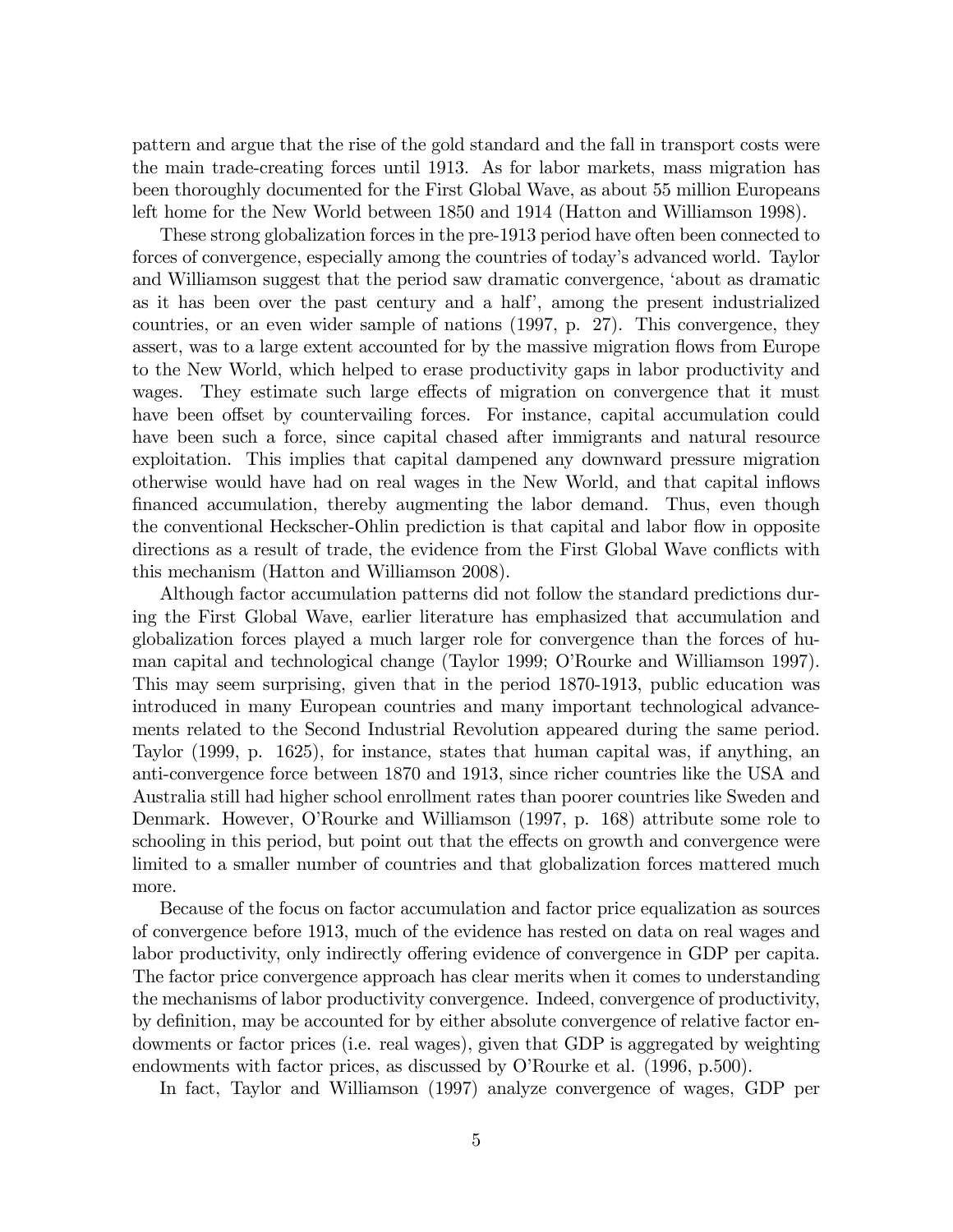worker and per capita simultaneously, and call upon agnosticism over the variables which provide the 'correct' convergence criterion, although they emphasize that the dynamics of wage and output measures should remain distinct and that the choice of a particular variable should depend on the question under consideration (1997, p. 32). For example, they find that convergence of GDP per capita was slower and less influenced by migration, when compared to convergence of wages and labor productivity. This result is due to offsetting forces inherent in the algebra of their model, in which labor supply losses suppressed output while increasing labor productivity and wages in the Old World (1997, p. 43). In addition, OíRourke and Williamson (1999) acknowledge that the open-economy mechanisms behind convergence in the late 19th century only ináuenced GDP per capita indirectly. Still, they maintain that convergence did not only appear in labor markets, but was also extended, albeit at slower rates, to GDP per capita.

To this picture of dispersion, OíRourke and Williamson (1997) add that there were large variations in growth experiences within the Old World before 1914. For example, although Ireland, Italy and the Scandinavian countries went through a spectacular catch-up with the industrial core, Spain and Portugal lagged behind. The authors also show that globalization was by far the dominant force accounting for these differing economic outcomes, and suggest several hypotheses covering the failure of capital flows to seek out cheap labor, diversities in schooling, and factor market isolation.

In this paper we focus on the broader question of whether convergence was a longrun phenomenon for GDP per capita, acknowledging that factor prices play a role in the explanation of those dynamics. More specifically, we focus on the debate brought about also by Epstein et al. (2003), who questioned whether the period 1870-1914 really was a phase of unconditional convergence of GDP per capita fuelled by globalization, even within the presently industrialized club of nations. Given the recent debate on convergence and globalization from a historical perspective, this paper will explicitly test whether we can endogenously identify the convergence patterns in an enlarged sample of countries during the whole period 1870-2003, as well as during the two subperiods 1870-1913 and 1950-2003, and if an early converging club can be detected for the First Global Wave as well. In doing this, the relationship between globalization and convergence is inferred from the historical periods.

## 3 Identifying cross-country growth regimes

In order to endogenously analyze the cross-country growth behavior, we make use of a finite mixture of models. The main feature of this approach consists in the ability to uncover heterogeneous growth patterns in the sample, without imposing a priori or ad hoc assumptions on the adherence of each country to a specific regime.<sup>3</sup> Mixture models or, more generically, latent class models have been employed to test the existence

<sup>&</sup>lt;sup>3</sup>A brief review of the empirical methods useful for identifying heterogeneity in growth patterns is provided by Durlauf et al. 2005, pp. 616-624.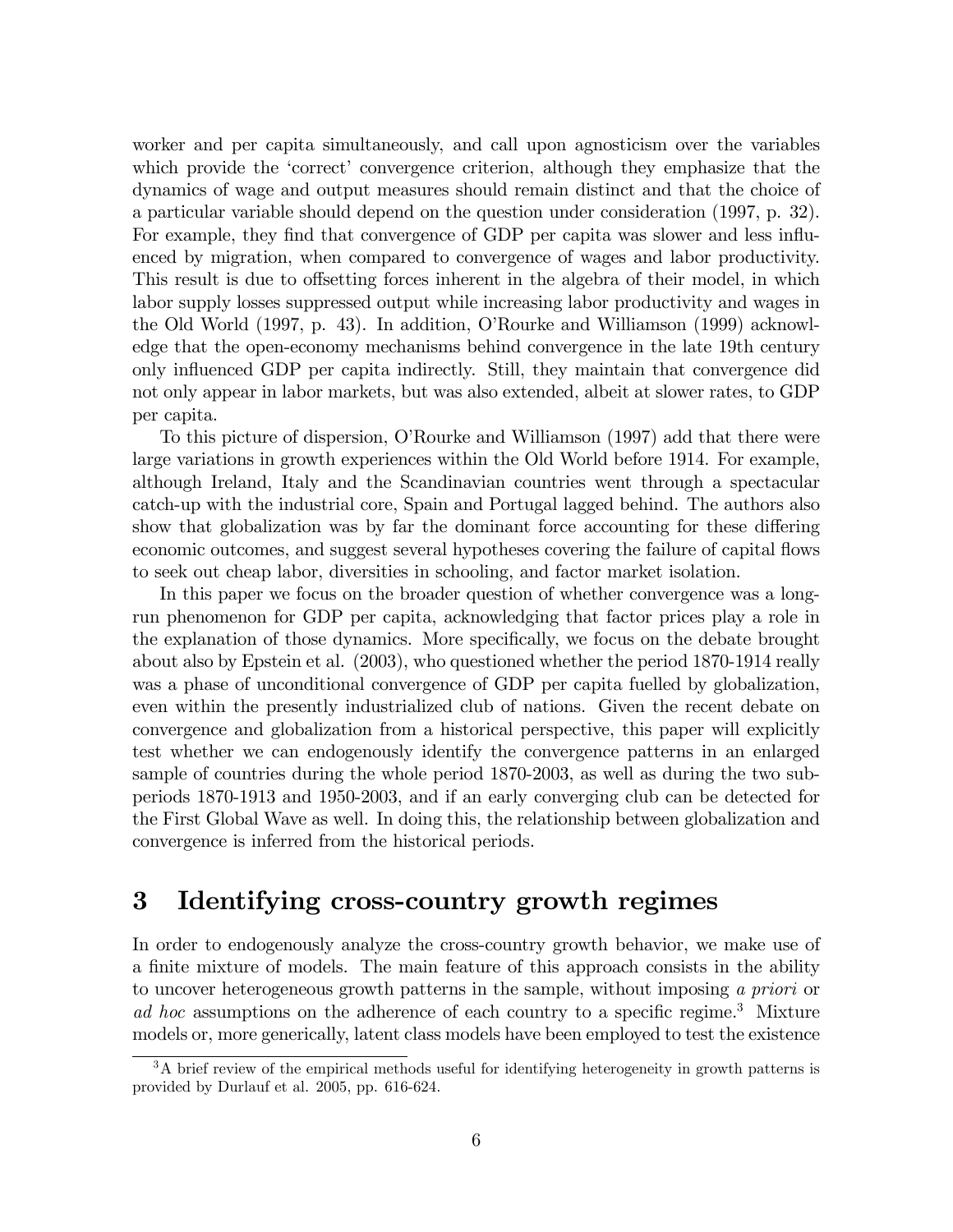of heterogeneities in growth experiences due to poverty traps or convergence clubs, following the pioneering work by Quah  $(1996)$  which identified the so-called 'twin peaks' in the worldwide distribution of income (see Paap and Van Dijk 1998; Bloom et al. 2003; Bos et al. 2010; and Pittau et al. 2010). This kind of model has also been increasingly applied to fit the distribution of regional incomes, as in Tsionas  $(2000)$ , Pittau  $(2005)$ , and Pittau and Zelli (2006).

As far as we know, finite mixture models in the form of mixtures of growth regression have been previously used by Paap et al. (2005), Alfò et al. (2008), Battisti and Di Vaio  $(2008)$ , and Owen et al.  $(2009)^4$  Paap et al.  $(2005)$  apply a latent class analysis to a panel-type growth regression, so as to classify a set of developing economies according to their average growth rates over the period  $1961-2000$ . Alfo et al.  $(2008)$  develop a multivariate mixture approach in explaining the heterogeneity of both levels and growth rates of cross-country per capita income to assess the predictive capability of savings and human capital formation rates from 1960 to 1995. Battisti and Di Vaio (2008) implement a mixture of cross-sectional growth regression with the aim of uncovering multiple regimes of per capita income convergence across EU regions for the period 1980-2002. Finally, Owen et al. (2010) estimate a finite mixture model based on the conditional distributions of growth rates, for a broad set of countries for the period 1970-2000, and find evidence of two distinct clubs, each with its own specific growth dynamics.

The perspective adopted follows Battisti and Di Vaio (2008). It is worth mentioning that the model does not explicitly test the so-called 'club convergence' hypothesis. This hypothesis implies that, for each country, the probability of falling into a regime would depend on some specific variables related to the initial conditions of the country, as predicted in multiple equilibria models by Azariadis and Drazen (1990), and Galor  $(1996).$ <sup>5</sup> For instance, Bloom et al.  $(2003)$  argue that geographical variables, like climate and landlockedness, influence the probabilities of being assigned to a growth regime, while Owen et al. (2009) stress that institutional features of the economy, such as the quality of institutions, play a key role in predicting membership in the regimes. In contrast, we regard the probability of belonging to a growth pattern as a parameter to be optimally estimated in the model. Thus our model can be seen as a more general test of multiple regimes and aims to provide a correct assessment of which countries fall into each specific regime.

Let us assume that, for each country  $i$ , the average growth rate of per capita income,  $g_i = \left[ \ln(y_{i,T}) - \ln(y_{i,0}) \right] / T$ , between time 0 and T, is given by

$$
g_i = \alpha_j + \beta_j \ln(y_{i,0}) + \varepsilon_{i,j}, \text{ with probability } \phi_j,
$$
\n
$$
(1)
$$

where  $y_{i,0}$  denotes the income per capita at the beginning of the period,  $\alpha_j$  is a constant related to the steady-state level of income,  $\beta_j$  is the convergence parameter,  $\varepsilon_{i,j} \sim$ 

<sup>&</sup>lt;sup>4</sup>A general reference to mixture modeling is the classic work by McLachlan and Peel (2000).

 $5$ One of the first empirical tests of these theories is the work by Durlauf and Johnson (1995), which is based, however, on a regression tree analysis.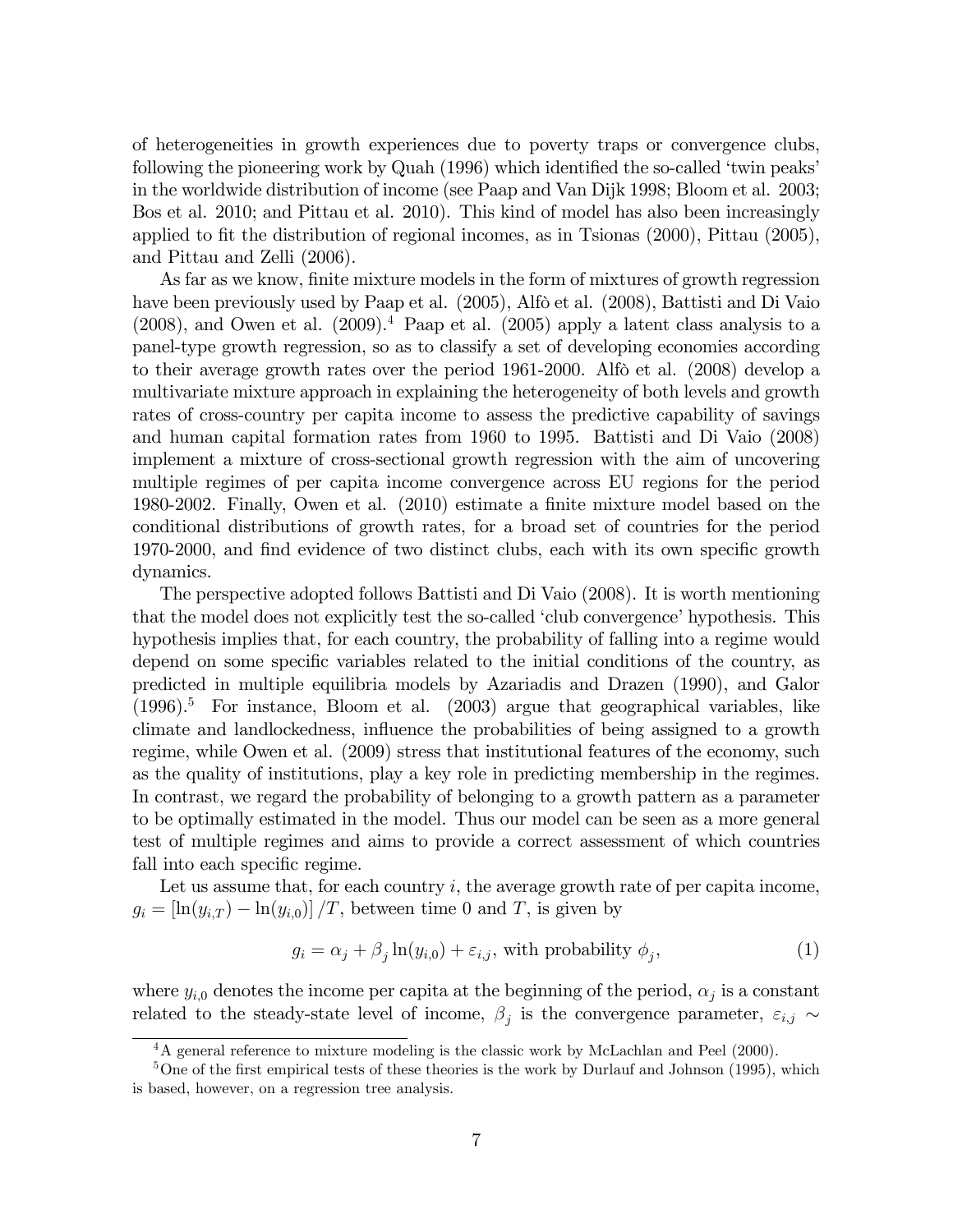$N(0, \sigma_j^2)$  is a random shock affecting the growth rate of the economy, and  $j = 1, ..., k$ is the regime which the country belongs to.<sup>6</sup> Expression  $(1)$  is usually named 'betaconvergence' equation, after the famous study by Barro and Sala-i-Martin (1992). If  $\beta_j$  is estimated with a negative (positive) sign, the evidence supports the notion that poor countries tend to grow faster (slower) than rich ones and eventually converge to (diverge from) their long-run level of output per capita. As is well known, the estimated convergence parameter is usually biased if the steady-state determinants vary across the economies and are related to the explanatory variables. In this framework, we mitigate this problem by allowing for different intercepts across regimes. The lack of historical data on saving rates and human capital for a large sample of countries prevents us from explicitly controlling for these variables in the regression.

Let  $g_i$  be distributed as a finite mixture of conditional univariate normal densities:

$$
g_i \sim \sum_{j=1}^k \phi_j f(g_i \mid \ln(y_{i,0}), \alpha_j, \beta_j, \sigma_j^2), \tag{2}
$$

where

$$
f(g_i | \ln(y_{i,0}), \alpha_j, \beta_j, \sigma_j^2) = \frac{1}{\sqrt{2\pi\sigma_j^2}} \exp\left[\frac{-\left(g_i - \alpha_j - \beta_j \ln(y_{i,0})\right)^2}{2\sigma_j^2}\right].
$$
 (3)

The mixing proportions  $\phi_j$ , i.e., the probabilities of belonging to a regime, are unknown and are jointly estimated with the other parameters of the model. Given a two-component model, regime memberships are more certain the further the posterior probabilities are from 0.50. This aspect makes clear that an ad hoc assignment of the countries to the regimes may be conducive to misleading results, due to an arbitrary imposition of the membership. Particularly, we might erroneously asses that, for instance, a country falls into a converging pattern, while, on the contrary, it follows a diverging one.

If the set of observations  $g_i$  is independently and identically distributed, the joint density or likelihood of the model, L, can be written as

$$
L = \prod_{i=1}^{n} \left[ \sum_{j=1}^{k} \phi_j \frac{1}{\sqrt{2\pi \sigma_j^2}} \exp \left[ \frac{-\left( g_i - \alpha_j - \beta_j \ln(y_{i,0}) \right)^2}{2\sigma_j^2} \right] \right],
$$
 (4)

or, in its logarithmic form,

$$
\log L = \sum_{i=1}^{n} \ln \left[ \sum_{j=1}^{k} \phi_j \frac{1}{\sqrt{2\pi \sigma_j^2}} \exp \left[ \frac{-\left( g_i - \alpha_j - \beta_j \ln(y_{i,0}) \right)^2}{2\sigma_j^2} \right] \right].
$$
 (5)

 $6$ The speed at which the economy approaches the steady-state can be obtained through the following reparameterization:  $\lambda_j = -\left[\ln(1-\beta_jT)\right]/T$ , where  $\lambda_j$  is the rate of convergence specific to regime j.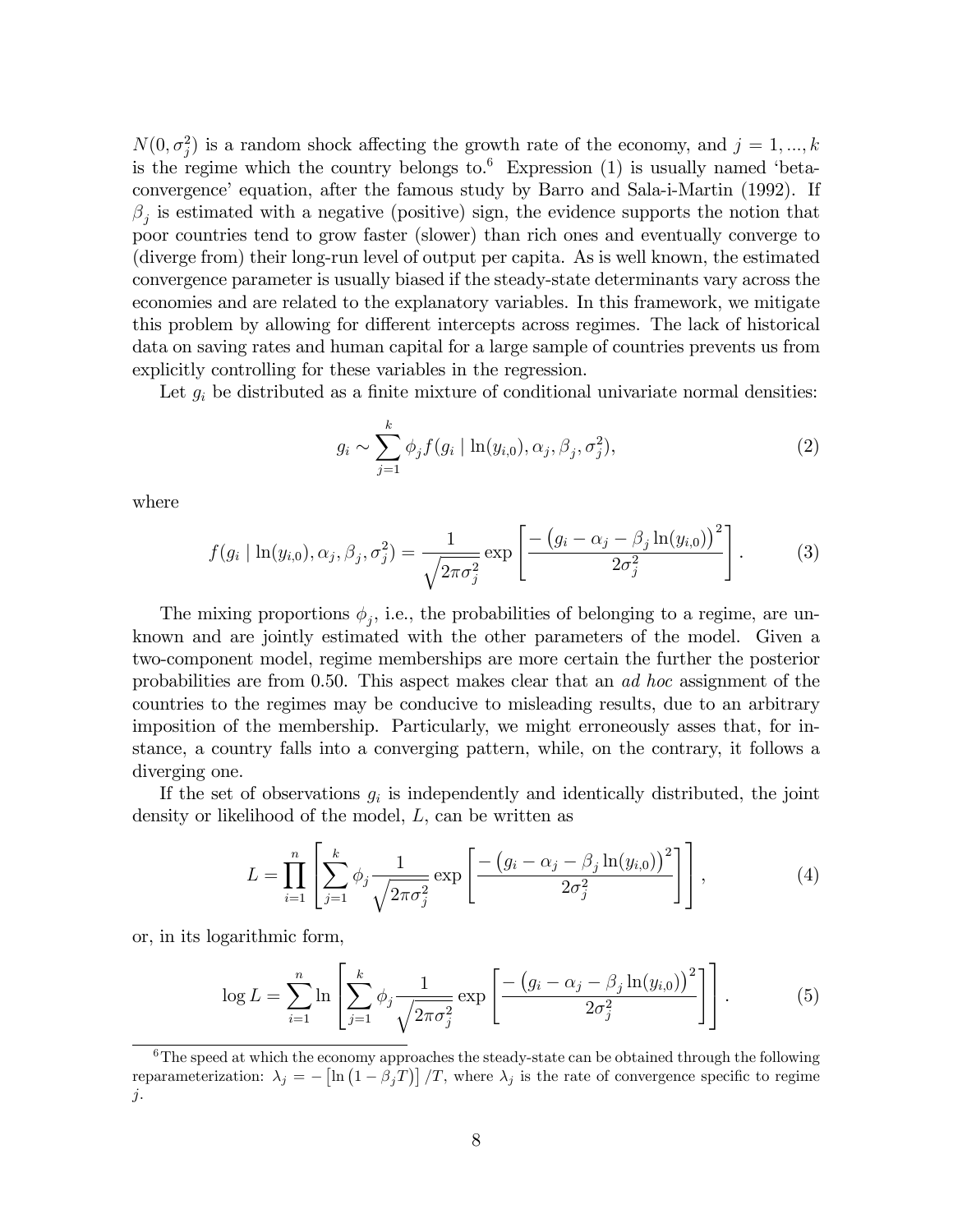Estimation of the parameters of interest,  $\alpha_j$ ,  $\beta_j$ ,  $\sigma_j^2$ , and  $\phi_j$ , can be carried out by maximizing equation (5), subject to the constraint  $\sum_{j=1}^{k} \phi_j = 1$ . The condition  $\sigma_j^2 > 0$ is required to avoid the unboundedness of the likelihood function. Once the parameter estimates have been obtained, i.e.  $\hat{\alpha}_j$ ,  $\hat{\beta}_j$ ,  $\hat{\sigma}_j^2$  $j^2$ , and  $\phi_j$ , country i is assigned to regime j by looking at the posterior probabilities  $\psi_{i,j}$ , calculated by means of the empirical Bayes rule as

$$
\widehat{\psi}_{i,j} = \frac{\widehat{\phi}_j f(g_i \mid \ln(y_{i,0}), \widehat{\alpha}_j, \widehat{\beta}_j, \widehat{\sigma}_j^2)}{\sum_{j=1}^k \widehat{\phi}_j f(g_i \mid \ln(y_{i,0}), \widehat{\alpha}_j, \widehat{\beta}_j, \widehat{\sigma}_j^2)}.
$$
\n(6)

Basically,

$$
\text{ country } i \in \text{regime } j \text{ if } \widehat{\psi}_{i,j} > \widehat{\psi}_{i,m} \ \forall m \neq j = 1, ..., k. \tag{7}
$$

The stationary equations of the maximum log-likelihood expressed in (5) are derived by DeSarbo and Cron (1988). As for the estimation task, it can be dealt with by application of the Expectations-Maximization (EM) algorithm (Dempster et al. 1977). The EM algorithm works as follows: in the E-step, estimates of  $\phi_i$  and  $\psi_{i,j}$  are obtained maximizing the expected log-likelihood, while in the M-step  $\alpha_j$ ,  $\beta_j$ ,  $\sigma_j^2$  are estimated performing  $k$  weighted least squares regressions, the weights of which are given by the posterior probabilities. This latter step can be proved to be equivalent to a maximum likelihood estimation. After the starting values of the parameters have been assigned,<sup>7</sup> the algorithm iterates until a specified convergence criterion is achieved.<sup>8</sup> While the procedure provides a monotone increase of the objective function, convergence to a global optimum is not ensured, due to non-convexity of the log-likelihood function. Indeed, a well-known practical problem with mixture models is the multimodality in the likelihood function, which implies that the starting values are very important. To check the robustness of the results, we follow Owen et al. (2009) in running 5000 replications of the mixture regression, for each of the periods analyzed. The estimates from the model with the highest log-likelihood value are then chosen.<sup>9</sup>

Making inference, as well calculating confidence intervals, requires the variancecovariance matrix of the parameters, which are estimated by maximum likelihood. Louis (1982) shows how to derive the Fisher information matrix in EM environments. The inverse of this matrix provides the estimated covariance matrix (see Turner 2000, for computational aspects).

 ${}^{7}$ In the absence of specific priors, as in the present case, they are generated randomly. A similar approach is discussed by McLachlan and Peel (2000, p. 55).

<sup>8</sup>We set a convergence threshold equal to 0.000001. This means that the iteration stops once the increase in the likelihood has become smaller than the threshold. Computations have been conducted by using the package 'mixreg' that works with the statistical software R.

<sup>&</sup>lt;sup>9</sup>To conduct the robustness exercise, we have compiled our own code, which makes use of the R package ëmixregí. In general, the results are very stable, except for the period 1913-1950. In this case, we find a superior but unstable equilibrium in 1 replication out of 5000. Due to negligible differences in the likelihood, the qualitative implications, and the size of the parameters, we prefer to maintain the estimates associated with the more stable equilibrium, although they are slightly inferior. Further details are available upon request.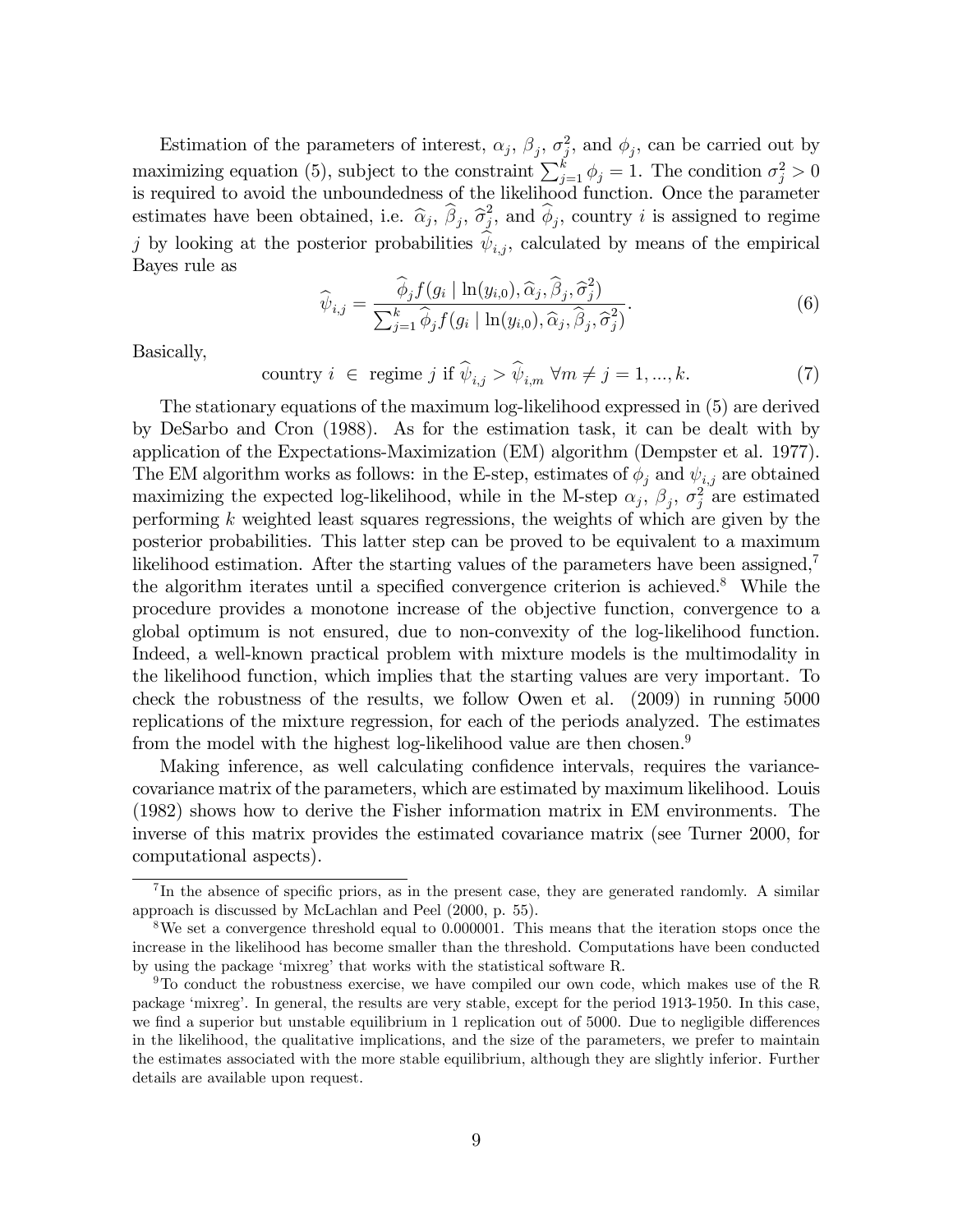An open issue relates to the choice of the k components, i.e. regimes, of the mixture. Whenever a mixture model is specified, it has to be shown that the selection of two components, instead of three, for instance, is a better choice. Therefore, a decision criterion needs to be adopted, even though no universal rule exists in the literature. We base our decision choice upon two main rules. First, following Turner (2000) we calculate a sequential likelihood ratio (LR) test of k versus  $k+1$  components. The test is based upon parametric bootstrap, since the likelihood ratio has a non-standard distribution in this case.<sup>10</sup> Second, according to Hawkins et al.  $(2001)$ , we look at the Bayesian information criterion (BIC),

$$
BIC = -2\ln L + n_p \ln n,\tag{8}
$$

where  $n_p$  is the number of free parameters, equalling the dimension of the parameter vector minus one. The rationale of this criterion relies on assigning a penalty function to less parsimonious models, because the log-likelihood can be an increasing function of the number of components. The BIC is the recommended criterion for choosing between one and two components, in the case of a mixture of linear regression (see Hawkins et al., 2001). Finally, the model is selected according to the results of the two rules.

#### 4 Description of the data

To estimate the model described in Section 2, we only need data on per capita GDP. These are taken for 64 countries, for the period 1870-2003, from the database Historical Statistics for the World Economy: 1-2003 AD, developed by Angus Maddison, which is downloadable from the Internet page http://www.ggdc.net/maddison (last update: August 2007).<sup>11</sup> GDP per capita is expressed in 1990 International Geary-Khamis dollars (for detailed notes, see Maddison 1995; 2001; 2003).

When dealing with long-run historical data, it is important to note that errors in estimating nineteenth century GDP per capita levels are probably unavoidable. As pointed out by De Long (1988, p. 1143), these errors may potentially bias the estimates towards convergence, even though the latter did not exist in reality. However, if the measurement errors turn out to be extreme observations in the data, the mixture model will detect them. Our finding should be therefore less sensitive to this kind of bias.

Some doubts have been also cast about the reliability of Maddison's data, since they are extrapolated from present-day PPP adjusted GDP levels on the basis of volume indices of real product. In particular, in order to obtain an internationally comparable long-run dataset, Maddison utilized a fixed PPP-converted benchmark year (1990) for the GDP levels and backcasted the GDP data by using national real product indices. This approach implies that the basket of goods and services used to construct the endyear PPP converter is supposed to be stable over time, something which may not be very realistic in the long run. Although alternative international long-run GDP estimates

 $10$ The test is conducted by launching 1000 replications.

<sup>11</sup>For the list of countries see Table 4.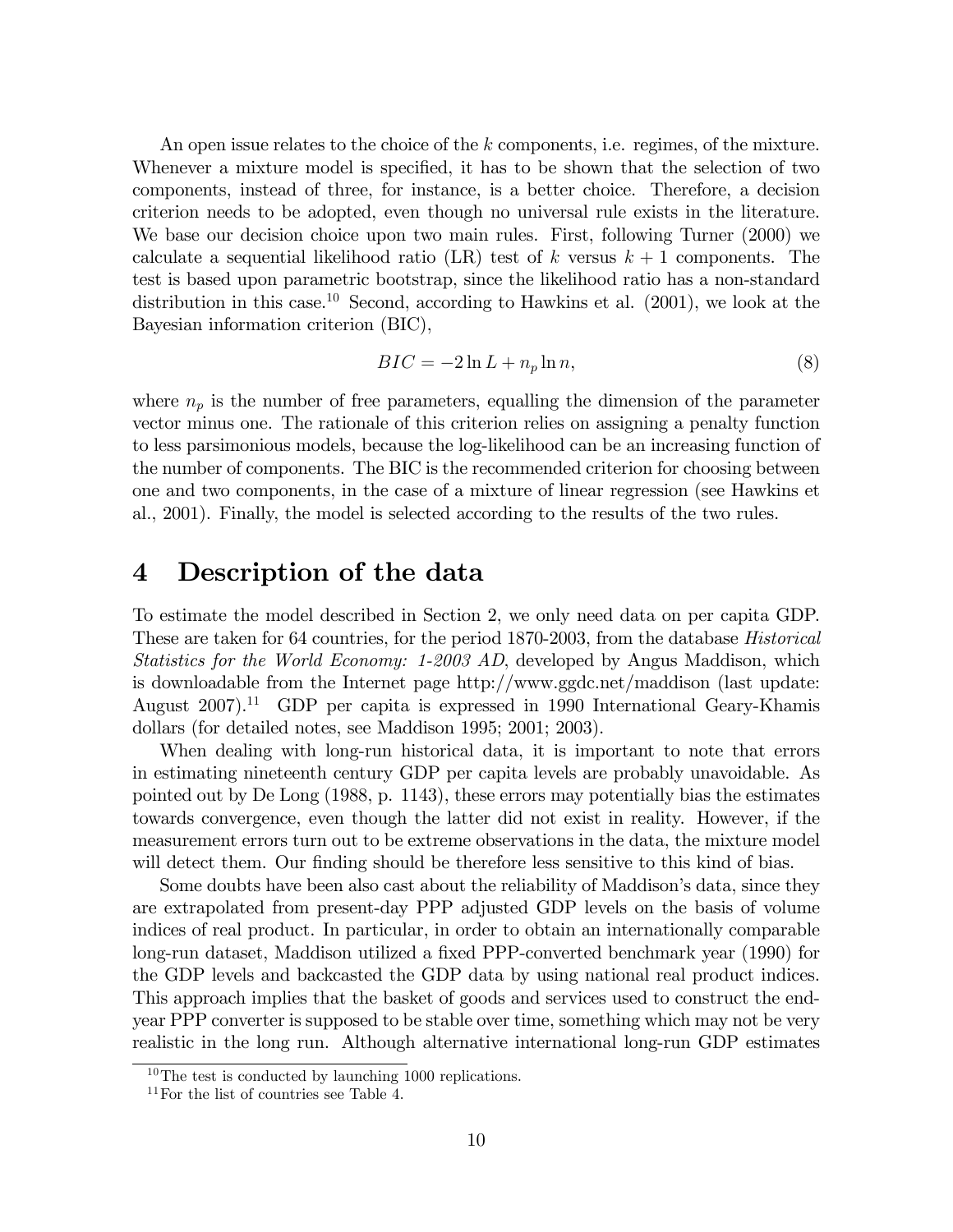have been published (Prados de la Escosura 2000), these estimates cover only about 20 countries from the present industrialized world. What is more, they rely on regression methods by assuming that a structural relationship between price levels and certain explanatory variables for the late 20th century can be projected backwards, so as to obtain inference on historical relative GDPs. Since the Maddison dataset allows us to make inference on a larger set of countries and since much of our previous knowledge on long-run convergence relies on evidence from the same data, we prefer to use Maddison's data for the present analysis.

## 5 Discussion of the results

As a first step, we estimate the model for the full period 1870-2003. Two distinct regimes are clearly identified, according to both the selection criteria proposed. The sequential LR test shown in Table 1 strongly rejects the null hypothesis of one versus two components of the mixture (the P-value is 1 per cent), while it is not able to reject the null of two versus three components at any conventional significance level.<sup>12</sup>

#### [TABLE 1 AROUND HERE]

#### [FIGURE 1 AROUND HERE]

The values of the BIC reported in Table 2 also suggest the selection of two components. This means that a single (one-component) growth regression is not the best model to fit the data and produces misleading results, due to the assignment of the same growth pattern to all the countries in the sample. The better fit provided by the mixture can be also deduced by looking at the R-squared of the two-component model shown in Table 3. This model is able to explain about one half (i.e. 48%) of the variation in long-run growth rates, compared to the extrememly modest 3% provided by the one-component model.<sup>13</sup>

#### [TABLE 2 AROUND HERE]

The results from the estimated mixture model are shown in Table 3. For the period 1870-2003, countries assigned to regime 1 have been significantly converging (with a beta coefficient of  $-0.007$ , while those assigned to regime 2 have been significantly diverging (beta is 0.003), or at least denoted a higher degree of heterogeneity in the growth behavior. This indicates that convergence of income per capita towards a common level is not a general feature of the countries of the world in the long run. In fact, the majority of the countries fall into the divergence regime, while the model identifies a convergence club consisting of only 19 countries, which experienced a convergence rate

 $12$ The empirical distribution of the test is shown in Figure 1.

<sup>&</sup>lt;sup>13</sup>As can be seen from Table 3, the mixture regression always outperforms the one-component regression in terms of the model's fit, although the greater improvement in the values of R-squared is associated with the whole period 1870-2003 and the sub-period 1950-2003.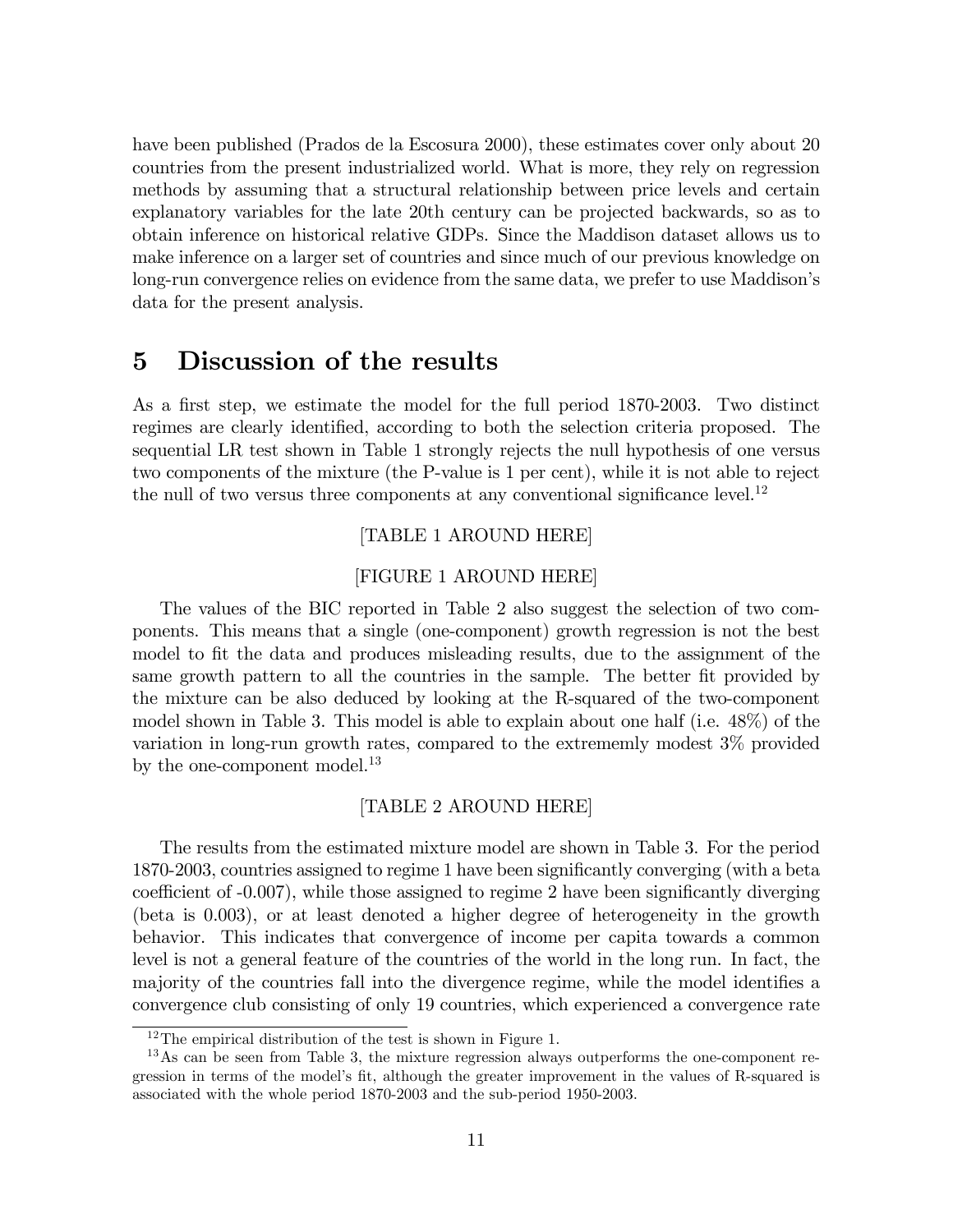equal to 1.8 per cent per year.<sup>14</sup> Such a result implies that only a restricted group of nations behaved according to the empirical regularity of an annual 2%-convergence rate, detected in the early studies by Barro and Sala-i-Martin (1991). The rest of the world's economies faced more difersified development dynamics.

Table 4 shows the posterior probabilities of the countries belonging to each regime. Regime 1 here refers to the convergence club whereas regime 2 stands for divergence. As seen from Table 4, many of the presently industrialized countries show large probabilities of being assigned to regime 1, as would be expected.

#### [TABLE 3 AROUND HERE]

A few exceptions emerge: Greece, Portugal and Spain fall into the divergence regime, with probabilities ranging from 0.54 (Spain) to 0.98 (Portugal), due to relatively low average growth rates for the full period. Iberiaís failure to converge is well-documented in economic history and has been explained by a relative failure to industrialize during the late 19th century. Tortella (1994) argues that the Iberian retardation can be assigned to agricultural backwardness and low levels of investment in human capital, as evidenced by low enrolment and literacy rates. It could be the case that the revision of the Maddisonís GDP per worker-hour data for Italy and the Iberian countries is raising some doubt regarding the unconditional convergence hypothesis supported by early studies (see O'Rourke and Williamson 1997, p. 161, for a discussion). Germany also falls into the divergence regime. It appears harder to classify however, due to a lower certainty in regime assignment (the probability is 0.51). Germany's indecisive position is probably due to the country being particularly penalized by the slow growth of the inter-war years. The relative decline of German industrial productivity during the inter-war years has been documented by early scholars, although more recent work has emphasized that Germanyís modest economic performance was rather due to a large peasant agriculture and backwardness in the service sector (Broadberry 1997).

Not surprisingly, the USA and New Zealand fall into the divergence regime with posterior probabilities of 0.9 and 0.79, respectively. Both were countries with high GDP per capita in 1870 and growing richer over time. Accordingly, these countries acted as divergence forces in the world economy.

#### [TABLE 4 AROUND HERE]

Although we find evidence of a long-run convegence club, we do not find any convergence regime during the First Global Wave of the period 1870-1913, as can be seen from Table  $3^{15}$  In this case, however, the selection criteria provide discordant information, since the LR test does not reject the null of one versus two components, while the BIC chooses the two-component model.<sup>16</sup> We prefer the parsimonious specification given by

 $14$ The convergence speed is calculated through the formula in footnote 5.

<sup>&</sup>lt;sup>15</sup>When analyzing the three different sub-periods, we run three separate cross-sectional mixture regressions for each period.

<sup>&</sup>lt;sup>16</sup>Shifting from one to two components, however, produces only a small decrease in the value of the BIC (see Table 2).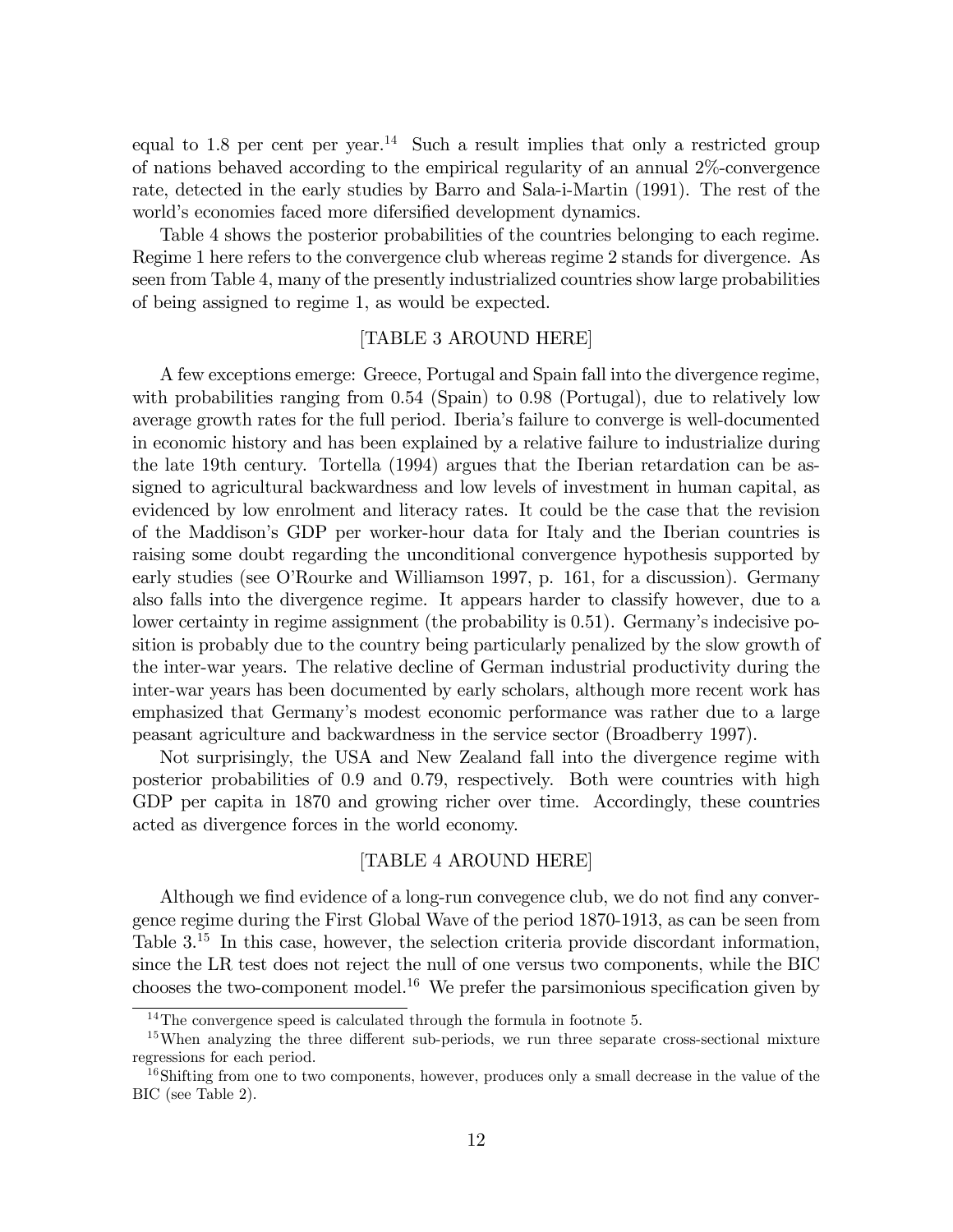the one-component model. Anyway, if we were willing to accept the model with two components, results would not differ in qualitative terms, since two divergence regimes would be estimated instead of one (see Table 3).<sup>17</sup> This clearly contradicts the previous notion of convergence of trading nations during the First Global Wave.

The scatter plots in Figure 2 show the estimated fit of the model during the different epochs. The full period is displayed in the upper left panel, where the convergence regime stands out as a range of countries positioned along a straight line with a clear negative slope and a small confidence band. The divergence regime shows up in the slightly positive slope of the fitted line, but the confidence band is much larger. As opposed to the scatter plot from the full period, the plot in the upper right panel does not indicate any convergence club during the first epoch of globalization. The slope of the fitted line, produced by the one-component specification, rather shows divergence and no distinct growth pattern is found among the countries that had the highest GDP per capita in 1870.

#### [FIGURE 2 AROUND HERE]

From convergence theory we would expect the richest countries to face modest growth rates due to diminishing returns to capital. Instead, looking at the period 1870-1913, these countries are positioned in two clusters on each side of the fitted line. Countries like Australia, Belgium, the Netherlands, the United Kingdom and Uruguay follow the predicted pattern since they are all below the fitted line and thus exhibit some tendency for slower growth than many countries in the sample. However, there is a set of initially rich countries that show relatively high growth rates and diverging tendencies for the period. These countries cluster above the fitted line and are Austria, Canada, Germany, Denmark, France and Switzerland. Many of these nations were earlier assigned to a convergence regime of wages and labor productivity. Taylor (1999), for example, specifically states that the labor productivity growth patterns of Germany, France, Denmark, Sweden, the UK, the USA and Australia provided evidence that the period 1870-1914 was an era of convergence, with a speed of about 1 per cent per annum (Taylor 1999, p. 1623).

The late 19th century growth of the Scandinavian countries has often been described as a catch-up phenomenon and taken as evidence of the strong forces of convergence during the First Global Wave. O'Rourke and Williamson document a spectacular catchup in factor prices, but smaller for GDP per worker-hour and even less so for GDP per capita (1997, pp. 158-59). The lionís share of the estimated factor price convergence is assigned to mass migration from Scandinavia to the New World. However, the scatter plot in Figure 2 does not suggest that the growth pattern of the Scandinavian countries contributed to a general picture of convergence among the 64 countries during the First Global Wave. On the contrary, Sweden, Norway and Denmark cluster on a position right in line with the confidence interval of the fitted line's positive slope. This is because these three countries were initially quite rich compared with the rest of the sample, and showed relatively high GDP per capita growth rates of 1.4-1.6 per cent annually.

 $17$ The convergence parameters of regime 1 and 2 are almost identical (0.002 and 0.004, respectively).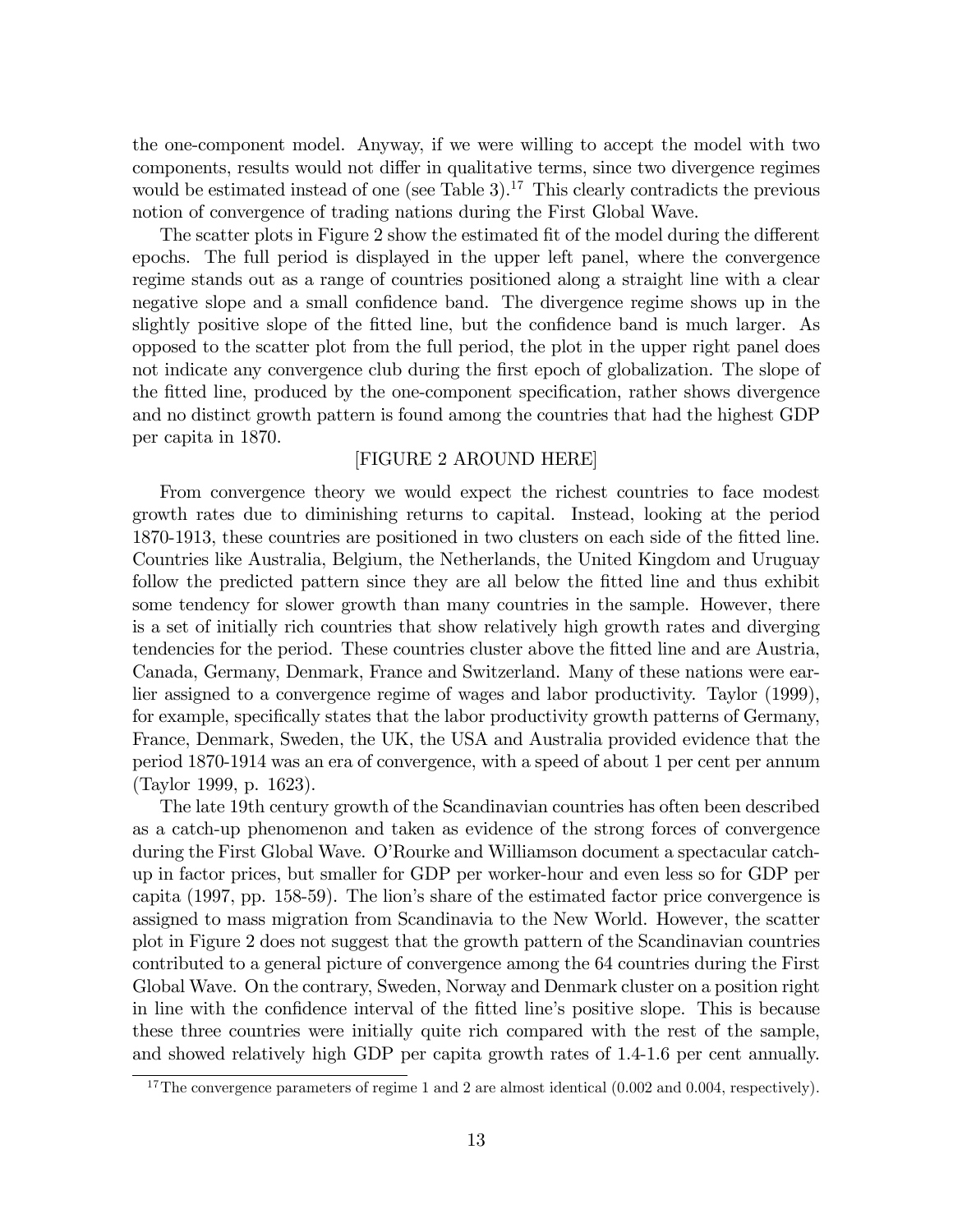Thus, although the Scandinavian countries have been singled out as backward and fastgrowing in accordance with the convergence hypothesis, they cannot be considered poor in 1870 when compared with the rest of our sample.

So what about capital movements? According to economic theory, capital should flow from the rich industrial core to the poor periphery and contribute to convergence. This pattern is confirmed for example by the Scandinavian case. The Scandinavian countries were net importers of capital during these years, and the combination of capital inflow and outward migration has been suggested as a main source of growth. However, it is also interesting to note that the exporters of capital, such as the initially rich countries Germany and France, also showed high growth rates during the same period and we cannot Önd any clear pattern of fast-growing capital importers and slowgrowing capital exporters. In addition, enormous amounts of capital were placed in the New World, although countries like the USA, New Zealand and Australia belonged to the richest countries of the sample in 1870. The tendency for capital accumulation to have a diverging effect on the income distribution during this period has earlier been documented by Taylor and Williamson (1997), among others. Still, one country that did adhere to the expected convergence pattern was Britain, which was one of the wealthiest countries in 1870, exported large amounts of capital to the New World, and experienced modest growth rates of only 1 per cent annually until 1913.<sup>18</sup>

Even though the open market forces of migration and capital created growth in several parts of the world during the First Global Wave, the data do not unambiguously support the claim of an early convergence club. This becomes especially clear in the larger sample of countries that we analyze. It also appears that capital was flowing to countries that were already wealthy in 1870 and therefore acted as a countervailing force to convergence.

Turning to the inter-war period 1913-1950, we identify only one regime. Also in this case, the selection criteria do not provide a clear indication. The LR test selects the two-component specification, while the BIC chooses the model with one component. Anyway, the rejection of the null of one versus two components, produced by the LR test, is not particularly strong, since the P-value is at the significance threshold of 5 per cent (see Table 1). Results do not substantially differ between the two specifications, since both of them support divergence–or at least non-convergence–of per capita income, as can be seen from Table 3. This Önding underlines the pre-existing historical notion that the inter-war period was characterized by a closing of markets that suppressed the alleged convergence forces from the First Global Wave. The scatter plot in the lower left panel in Figure 2 also shows that the period was characterized by diverging tendencies and modest growth rates. The only exception is Venezuela, an initially poor country, showing remarkable growth rates of 5 per cent annually due to the discovery of oil in the region.

The post-war period stands out as one in which a group of 20 countries, mainly

<sup>&</sup>lt;sup>18</sup>However, given Britain's large involvement in the world capital market, it is possible that GNP grew more rapidly than GDP during this period. Unfortunately, there is no comparable data on international GNPs to test this hypothesis.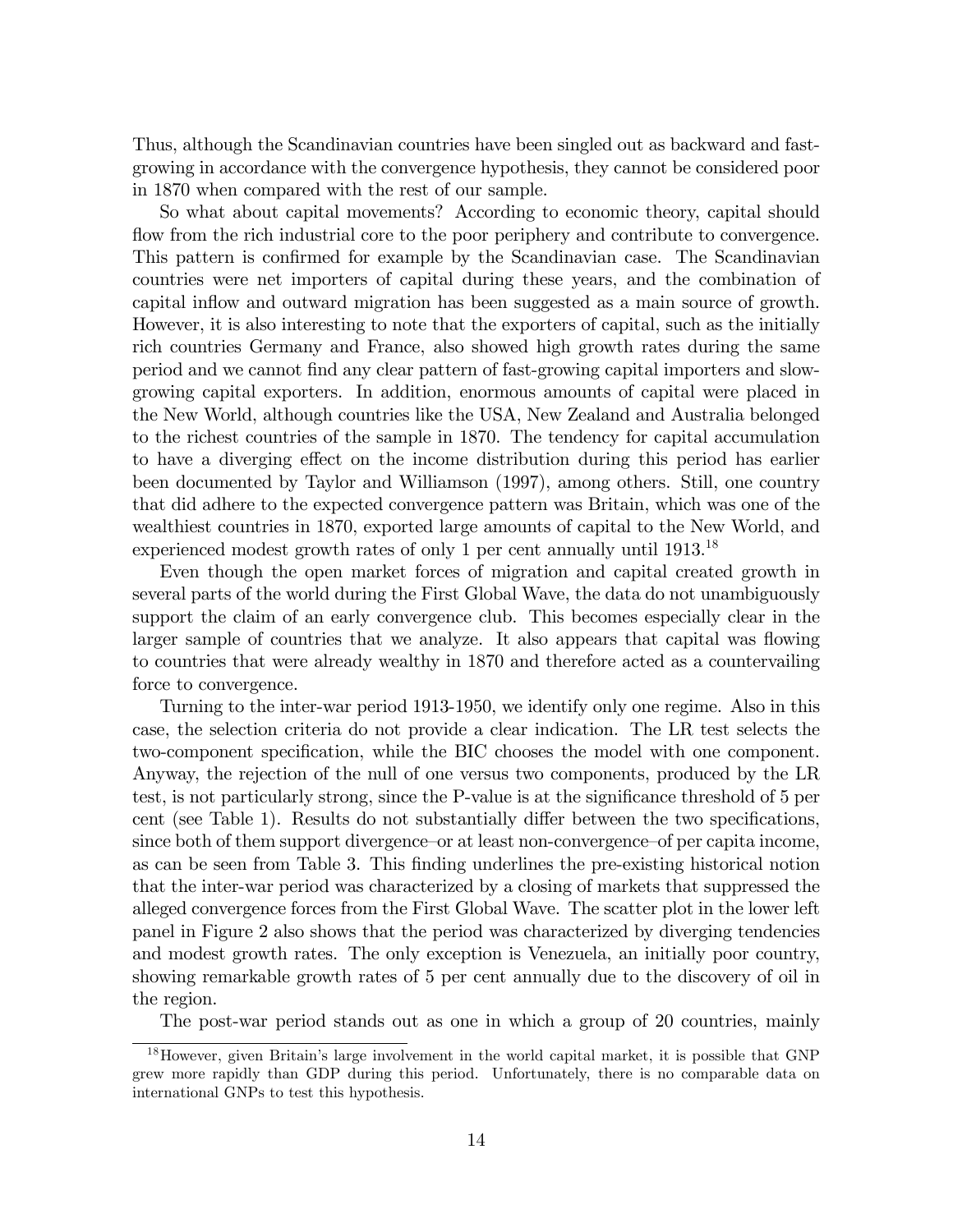industrialized nations, show strong and significant convergence, while the rest of the countries in the sample exhibit no clear patterns and more heterogenous growth experiences. The existence of multiple cross-country growth regimes in the post-1950 period has been investigated in the literature since the pioneering study by Durlauf and Johnson (1995). This result is also in line with recent studies, which adopt methodologies more similar to our paper (Owen et al. 2009). Looking at the selection criteria, the choice of the two-component mixture is clearly supported by the LR test, while the BIC seems to suggest a three-component specification. The identification of the convergence regime, however, is robust to the choice of the number of components, since the estimation of a three-component mixture produces the division of the large persistent regime into two smaller ones.<sup>19</sup>

Table 3 shows that the point estimate of the beta-coefficient of regime  $1$  (-0.016) is roughly twice as large, in absolute terms, as the estimate for the full period. The implied convergence speed is equal to 3.8 per cent per year. From the posterior probabilities in Table 4 we note that all but three of the converging countries assigned to regime 1 (Taiwan, Hong Kong and Singapore) belong to the OECD. On the other hand, 44 countries in our sample are members of regime 2, which exhibits no significant pattern. This suggests that, excluding the Asian tigers, large parts of the poor world have not experienced the predicted convergence. Yet, we also assign a few presently industrialized countries, like Norway (with a probability of 0.51), the United States (with a probability of 0.8), Greece and Portugal (with probabilities of  $0.99$  each) to regime 2. The first two nations are examples of rich countries getting richer, whereas the last two exhibit rather disappointing growth rates given their initial GDP.

Finally, Table 4 indicates that the countries belonging to the long-run convergence club are as good as identical to those singled out for the post-war period.<sup>20</sup> The long-run convergence pattern which we estimated by means of the mixture of growth regression thus appears to be mainly determined by the dynamics of the post-war period.

## 6 Concluding remarks

This article shows that growth patterns have been diverse since 1870 and, in the longrun, the world economy has been segmented into two regimes, the one characterized by higher growth rates as well as convergence of per capita income, and the other by divergence and more diversified development patterns. The identification of the two growth regimes is plausibly consistent with the predictions of some recent economic theories (Galor and Mountford 2006; 2008; Zeira 2009) and with recent empirical findings about club convergence. However, we find that the so-called 'Great Divergence' started later

 $19\,\text{We}$  do not show the results to save space. They are available upon request.

 $^{20}$ Norway was originally assigned to the convergence regime for the full period, but its remarkable growth after the discovery of oil in the 1970s puts it in the divergence regime when the post-war period is analyzed separately. Spain, on the contrary, was assigned to the divergence regime for the full period, but due to rapid catch-up during the last decades it is assigned to the convergence regime after 1950.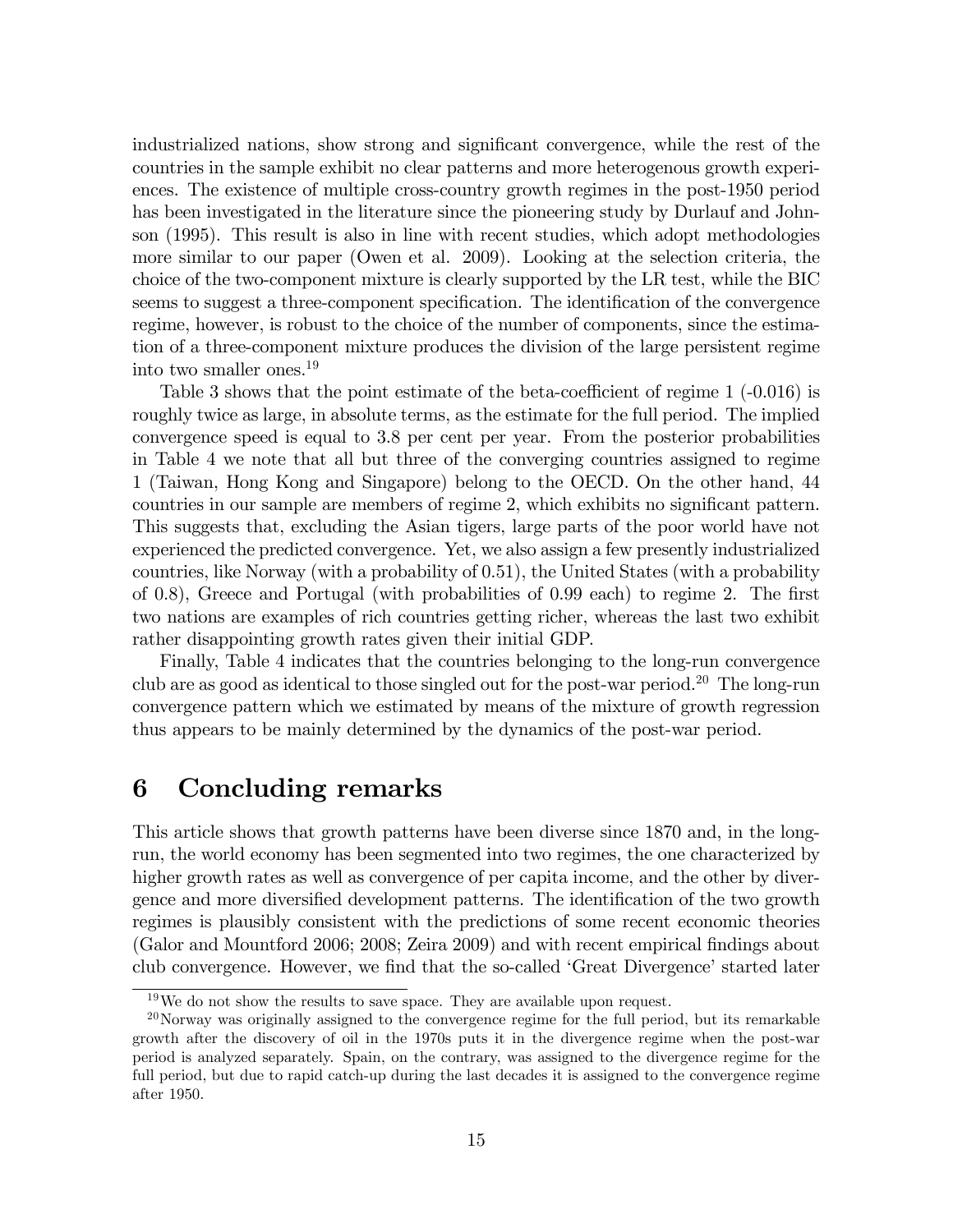than has previously been suggested. When three historical epochs of global (1870-1913, 1950-2003) and anti-global (1913-1950) waves are analyzed separately, results show that the dynamics which dominated the whole period emerged only after World War II. In the post-war period, in fact, globalization seems to have been accompanied by convergence for only a subset of nations belonging mainly to the today's industrialized world.

According to our results, the two global-booms were not as similar in terms of convergence as previously suggested. The First Global Wave exhibited a complex inter-play of migration, capital and trade that made it less similar to the post-war period in terms of convergence. During this period capital did not áow to capital-scarce economies, since much of it went to the resource-rich New World and, although migration acted as a convergence force, the net result appears to have been divergence in per capita GDP, even among the industrialized nations. When looking at the data, the so-called convergence pattern of the First Global Wave does not look very different from the pattern of divergence and heterogeneity that emerged during the inter-war years.

Finally, our findings are in line with Epstein et al. (2003), who reached similar conclusions for a sample of industrialized countries, although using a completely different methodology. A question for future research is why globalization has brought about convergence in some countries but not in others. Especially the trade flows and their composition need to be further analyzed, but new models need to acknowledge that globalization only seems to have produced club convergence during the last few decades.

## References

- [1] Abramovitz, M. (1986) Catching up, forging ahead, and falling behind. Journal of Economic History, 46(2), 385-406.
- [2] Alfò, M., Trovato, G., Waldmann, R.J.  $(2008)$  Testing for country heterogeneity in growth models using a finite mixture approach. Journal of Applied Econometrics,  $23(4)$ , 487-514.
- [3] Azariadis, C., Drazen, A. (1990) Threshold externalities in economic development. Quarterly Journal of Economics, 105(2), 501-526.
- [4] Barro, R.J., Sala-i-Martin, X. (1991) Convergence across states and regions. Brookings Papers on Economic Activity, 22(1), 107-182.
- [5] Barro, R.J., Sala-i-Martin, X. (1992) Convergence. Journal of Political Economy,  $100(2)$ , 223-251.
- [6] Barro R.J., Sala-i-Martin, X. (2004) Economic growth. Cambridge, MA: MIT Press.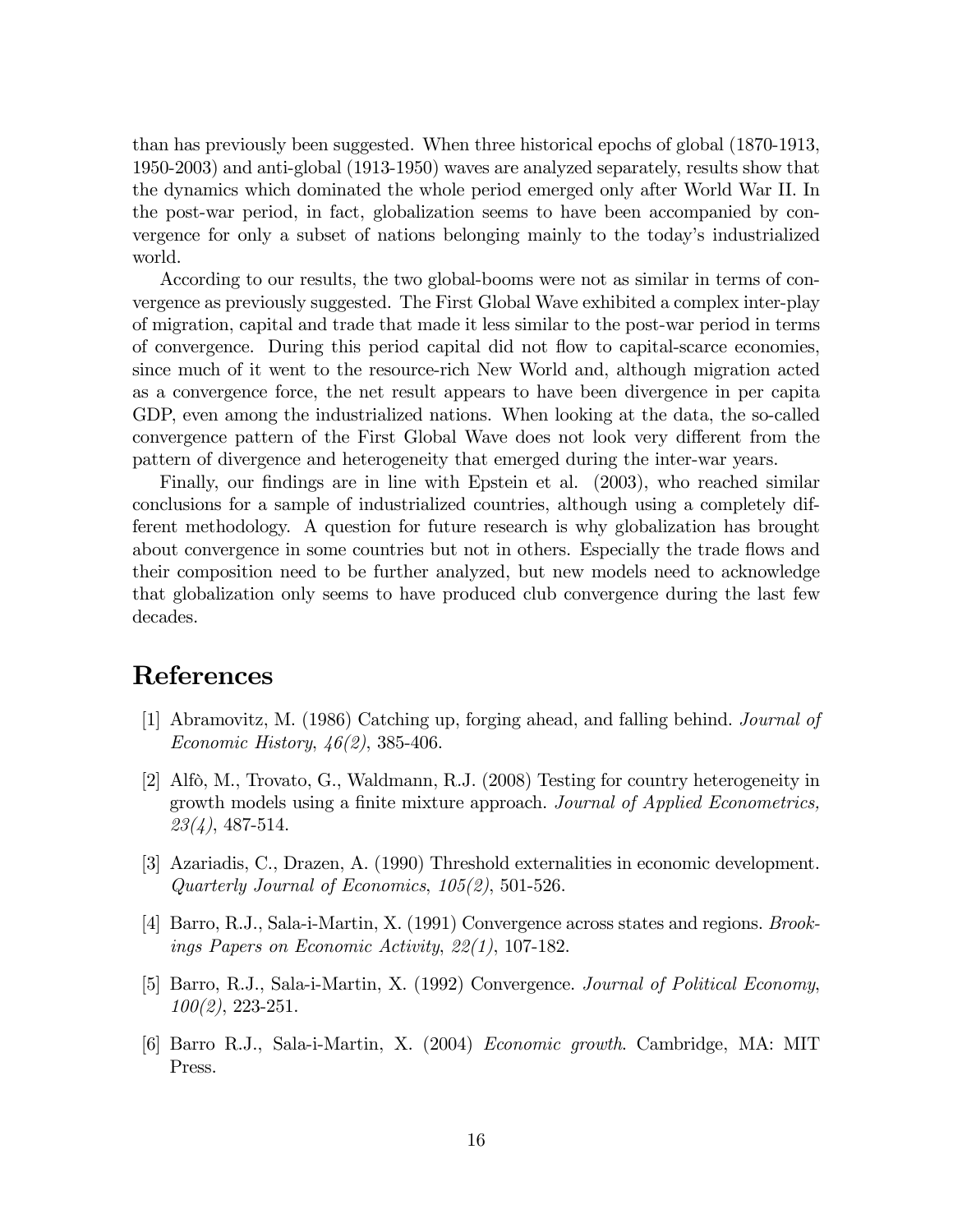- [7] Battisti, M., Di Vaio, G. (2008) A spatially filtered mixture of  $\beta$ -convergence regressions for EU regions, 1980-2002. *Empirical Economics*,  $34(1)$ , 105-121.
- [8] Baumol, W.J. (1986) Productivity growth, convergence, and welfare: What the long-run data show. American Economic Review, 76(5), 1072-1085.
- [9] Bloom, D.E., Canning, D., Sevilla, J. (2003) Geography and poverty traps. Journal of Economic Growth, 8(4), 355-378.
- [10] Bos, J.W.B., Economidou, C., Koetter, M., Kolari, J.W. (2010) Do all countries grow alike? Journal of Development Economics, 91(1), 113-127.
- [11] Broadberry, S.N. (1993) Manufacturing and the convergence hypothesis: What the long-run data show. Journal of Economic History, 53(4), 772-795.
- [12] Broadberry, S.N. (1997) The productivity race: British manufacturing in international perspective 1850-1990. Cambridge: Cambridge University Press.
- [13] De Long, J.B. (1988) Productivity growth, convergence, and welfare: Comment. American Economic Review, 78(5), 1138-1154.
- [14] Dempster, A.P., Laird, N.M., Rubin, D.B. (1977) Maximum likelihood from incomplete data via the EM algorithm. Journal of the Royal Statistical Society B,  $39(1)$ , 1-38.
- [15] De Sarbo, W.S., Cron, W.L. (1988) A maximum likelihood methodology for clusterwise linear regression. Journal of Classification,  $5(2)$ , 249-282.
- [16] Durlauf, S.N., Johnson, P.A. (1995) Multiple regimes and cross-country growth behaviour. Journal of Applied Econometrics,  $10(4)$ , 365-84.
- [17] Durlauf, S.N., Johnson, P.A., Temple J.R.W. (2005) Growth econometrics. In Aghion, P., Durlauf, S.N. (Ed. by) Handbook of economic growth, Vol. 1A. Amsterdam: Elsevier, 555-677.
- [18] Epstein, P., Howlett, P., Schulze, M.-S. (2003) Distribution dynamics: Stratification, polarization, and convergence among OECD economies, 1870-1992. Explorations in Economic History,  $40(1)$ , 78-97.
- [19] Estevadeordal, A., Frantz, B., Taylor, A.M. (2003) The rise and fall of world trade, 1870-1939. Quarterly Journal of Economics, 118(2), 359-407.
- [20] Feenstra, R.C. (1998) Integration of trade and disintegration of production in the global economy, Journal of Economic Perspectives, 12(4), 31-50.
- [21] Feinstein, C. (1988) Economic growth since 1870: Britain's performance in international perspective. Oxford Review of Economic Policy,  $\mathcal{A}(1)$ , 1-13.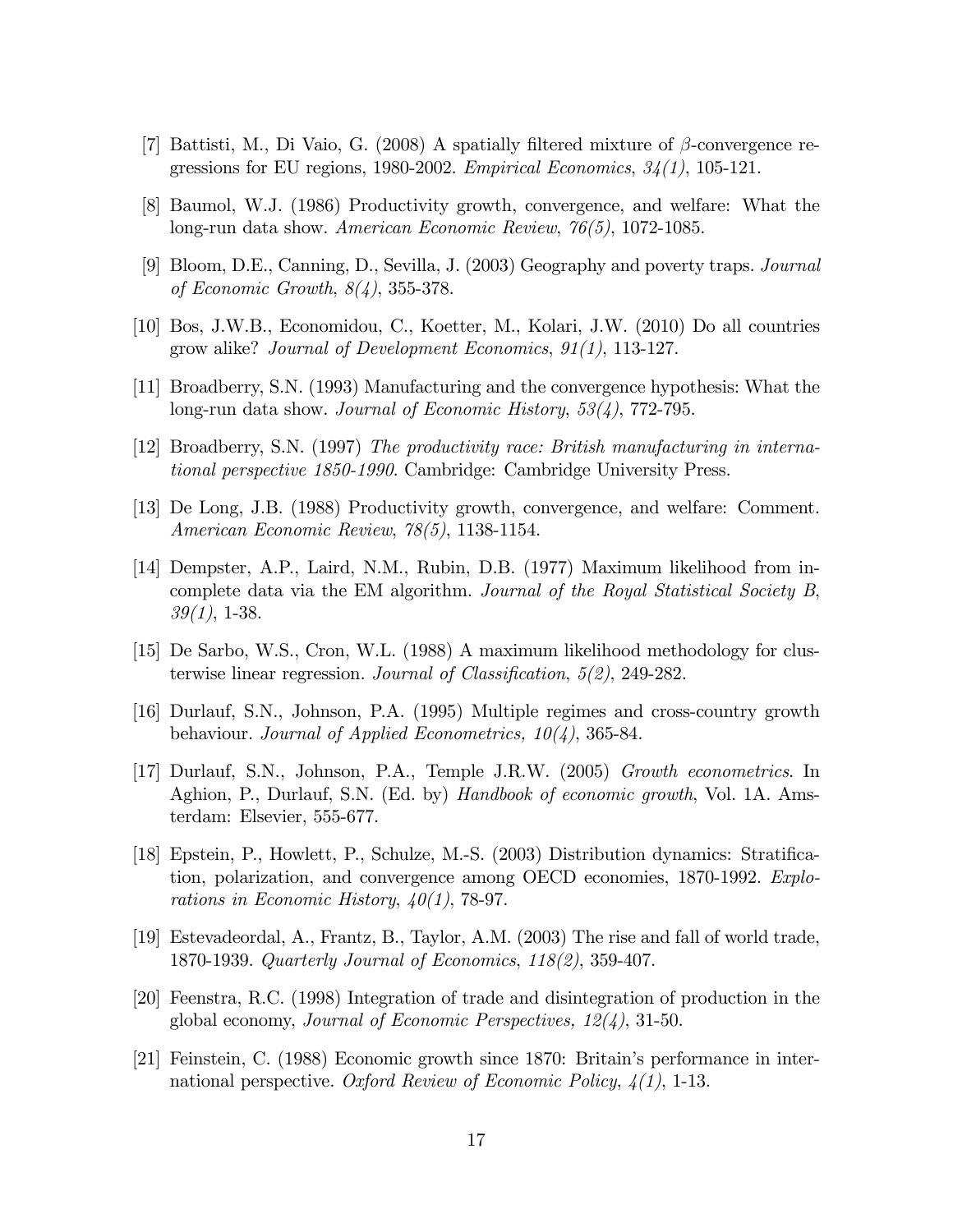- [22] Galor, O. (1996) Convergence? Inferences from theoretical models. Economic Journal,  $106(437)$ , 1056-1069.
- [23] Galor, O., Mountford, A. (2006) Trade and the great divergence: The family connection. American Economic Review, 96(2), 299-303.
- [24] Galor, O., Mountford, A. (2008) Trading population for productivity: Theory and evidence. Review of Economic Studies,  $75(4)$ , 1143-1179.
- [25] Hatton, T., Williamson J.G. (1998) The Age of Mass Migration: Causes and Economic Impact. New York and Oxford: Oxford University Press.
- [26] Hatton, T., Williamson J.G. (2008) The impact of immigration: Comparing two global eras. World Development, 36(3), 345-361.
- [27] Hawkins, D.S., Allen, D.M., Stromberg, A.J. (2001) Determining the number of components in mixture of linear models. Computational Statistics and Data Analy $sis, 38(1), 15-48.$
- [28] Louis, T.A. (1982) Finding the observed information matrix when using the EM algorithm. Journal of the Royal Statistical Society B, 44(2), 226-233.
- [29] McLachlan, G., Peel, D. (2000) Finite Mixture Models. New York: John Wiley & Sons.
- [30] Maddison, A. (1982) Phases of capitalist development. Oxford and New York: Oxford University Press.
- [31] Maddison, A. (1987) Growth and slowdown in advanced capitalist economies: Techniques of quantitative assessment. Journal of Economic Literature, 25(2), 649- 698.
- [32] Maddison, A. (1995) Monitoring the World Economy 1820-1992. Paris: OECD.
- [33] Maddison, A. (2001) The World Economy: A Millennial Perspective. Paris: OECD Development Centre.
- [34] Maddison, A. (2003) The World Economy: Historical Statistics. Paris: OECD Development Centre.
- [35] Obstfeld, M., Taylor, A.M. (2004) Global capital markets: Integration, crisis, and growth. Cambridge: Cambridge University Press.
- [36] OíRourke, K.H., Taylor, A.M., Williamson, J.G (1996) Factor price convergence in the late nineteenth century, International Economic Review, 37(3), 499-530.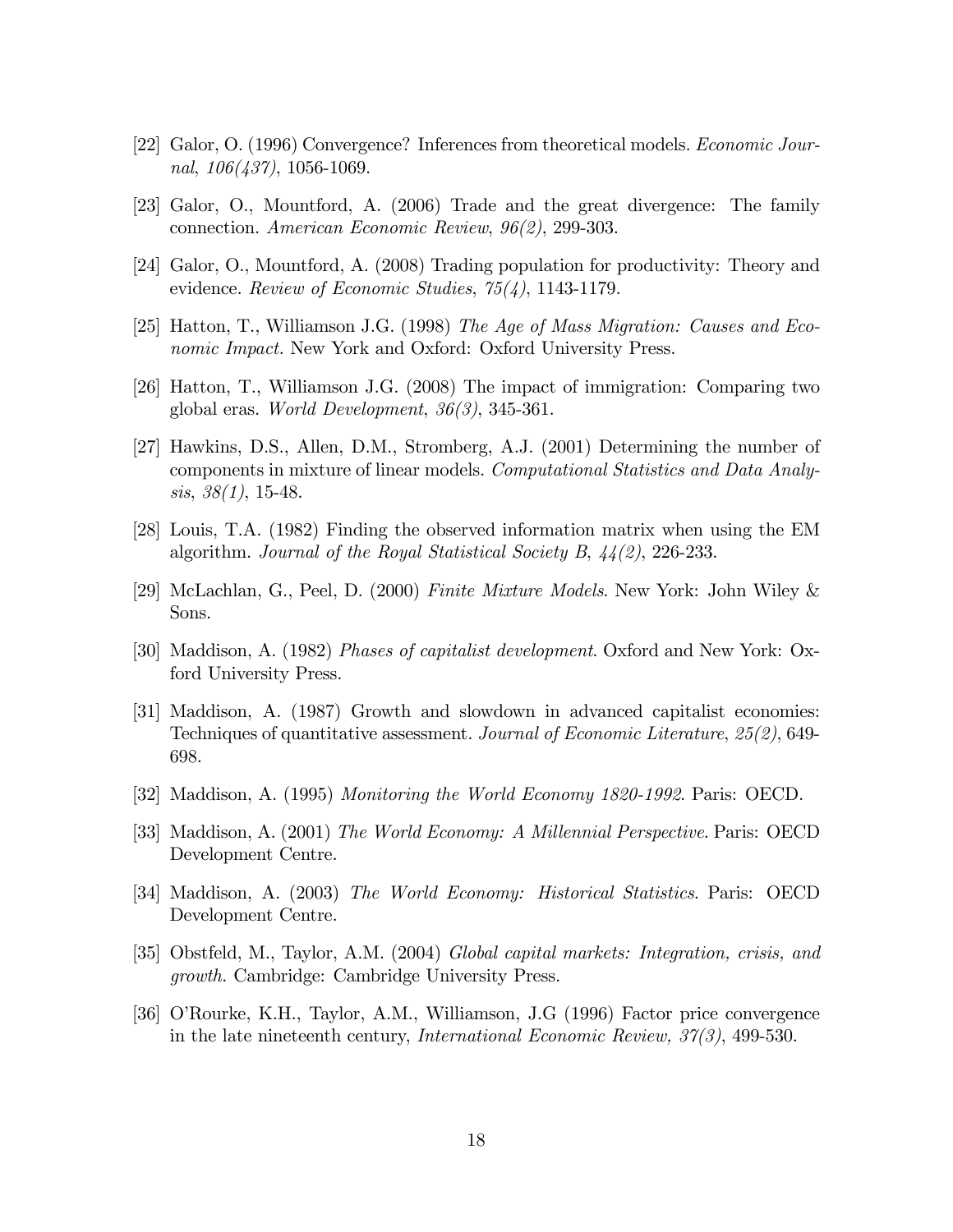- [37] O'Rourke, K.H., Williamson, J.G. (1997) Around the European periphery 1870-1913: Globalization, schooling and growth. European Review of Economic History,  $1(2)$ , 153-190.
- [38] O'Rourke, K.H., Williamson, J.G. (1999) *Globalization and history: The evolution* of a nineteenth century Atlantic economy. Cambridge MA: MIT Press.
- [39] Owen, A.L., Videras, J., Davis, L. (2009) Do all countries follow the same growth process?. Journal of Economic Growth, 14(4), 265-286.
- [40] Paap, R., van Dijk, H.K. (1998) Distribution and mobility of wealth of nations. European Economic Review, 42(7), 1269-1293.
- [41] Paap, R., Franses, P.H., van Dijk, D. (2005) Does Africa grow slower than Asia, Latin America and the Middle East? Evidence from a new data-based classification method. Journal of Development Economics, 77(2), 553-570.
- [42] Pittau, M.G. (2005) Fitting regional income distributions in the European Union. Oxford Bulletin of Economics and Statistics, 67(2), 135-161.
- [43] Pittau, M.G., Zelli, R. (2006) Empirical evidence of income dynamics across EU regions. Journal of Applied Econometrics, 21(5), 605-628.
- [44] Pittau, M.G., Zelli, R., Johnson, P.A. (2010) Mixture models, convergence clubs, and polarization. Review of Income and Wealth, 56(1), 102-122.
- [45] Prados de la Escosura, L. (2000) International comparisons of real product, 1820- 1990: An alternative data set. Explorations in Economic History, 37(1), 1-41.
- [46] Quah, D.T. (1993) Empirical cross-section dynamics in economic growth. European Economic Review, 37(2/3), 426-434.
- [47] Quah, D.T. (1996) Twin peaks: Growth and convergence in models of distribution dynamics. Economic Journal, 106(437), 1045-1055.
- [48] Taylor, A.M. (1999) Source of convergence in the late nineteenth century. European Economic Review, 43(9), 1621-1645.
- [49] Taylor, A.M. (2002) A century of current account dynamics. Journal of International Money and Finance, 21(6), 725-748.
- [50] Taylor, A.M., Williamson, J.G. (1997) Convergence in the age of mass migration. European Review of Economic History, 1(1), 27-63.
- [51] Toniolo, G. (1998) Europe's golden age, 1950-1973: Speculations from a long-run perspective. Economic History Review, 51(2), 252-267.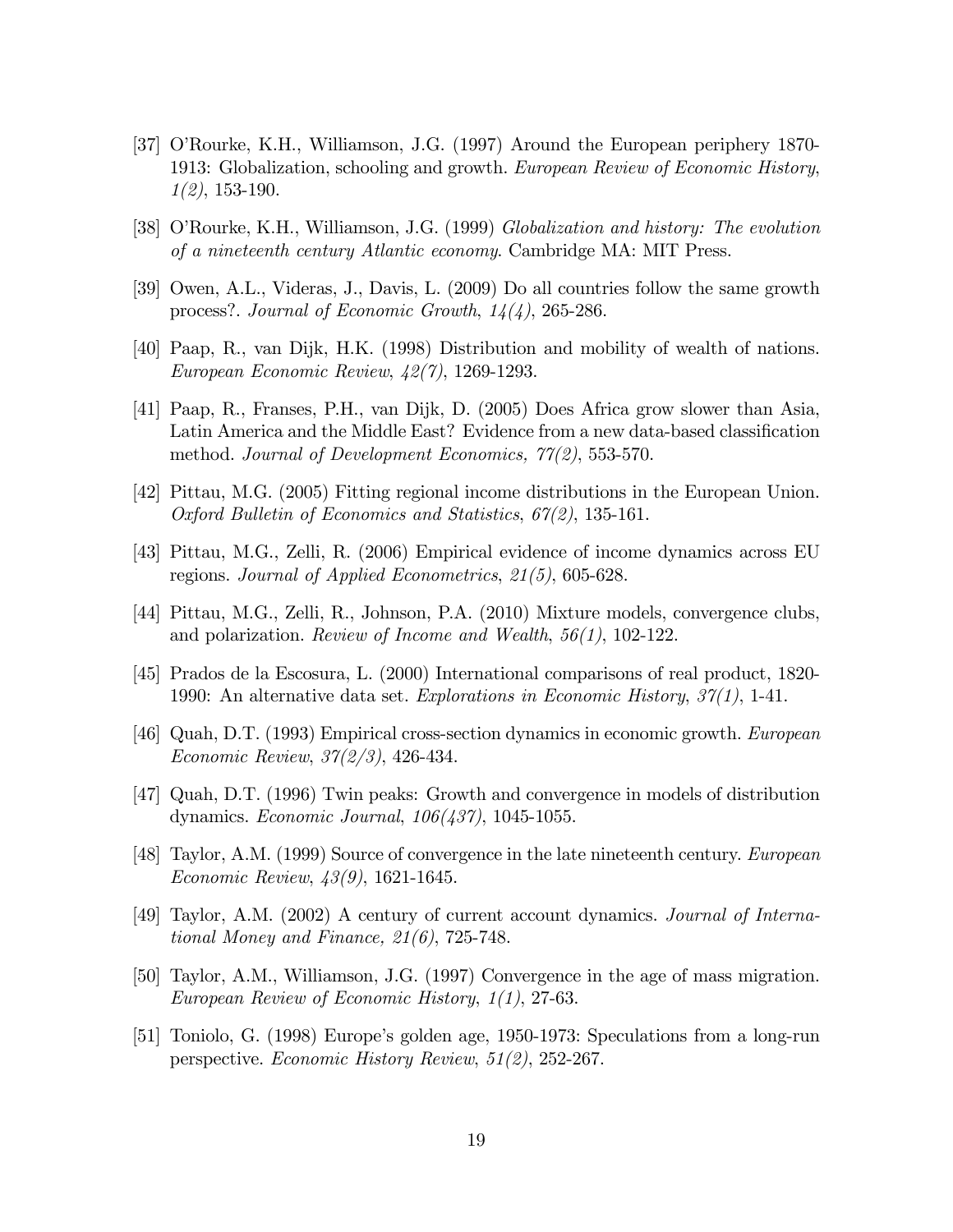- [52] Tortella, G. (1994) Patterns of economic retardation and recovery in south-western Europe in the nineteenth and twentieth centuries. *Economic History Review*,  $47(1)$ , 1-21.
- [53] Tsionas, E.G. (2000) Regional growth and convergence: Evidence from the United States. Regional Studies, 34(3), 231-238.
- [54] Turner, R.T. (2000) Estimating the propagation rate of a viral infection of potato plants via mixtures of regressions. Applied Statistics, 49(3), 371-384.
- [55] Williamson, J.G. (1996) Globalization, convergence, and history. Journal of Economic History, 56(2), 277-306.
- [56] Williamson, J.G. (1998) Globalization, labor markets and policy backlash in the past. Journal of Economic Perspectives, 12(4), 51-72.
- [57] Williamson, J.G. (2008) Globalization and the great divergence: Terms of trade booms, volatility and the poor periphery, 1782-1913. European Review of Economic History, 12(3), 355-391.
- [58] Zeira, J. (2009) Globalization and Divergence. Unpublished manuscript.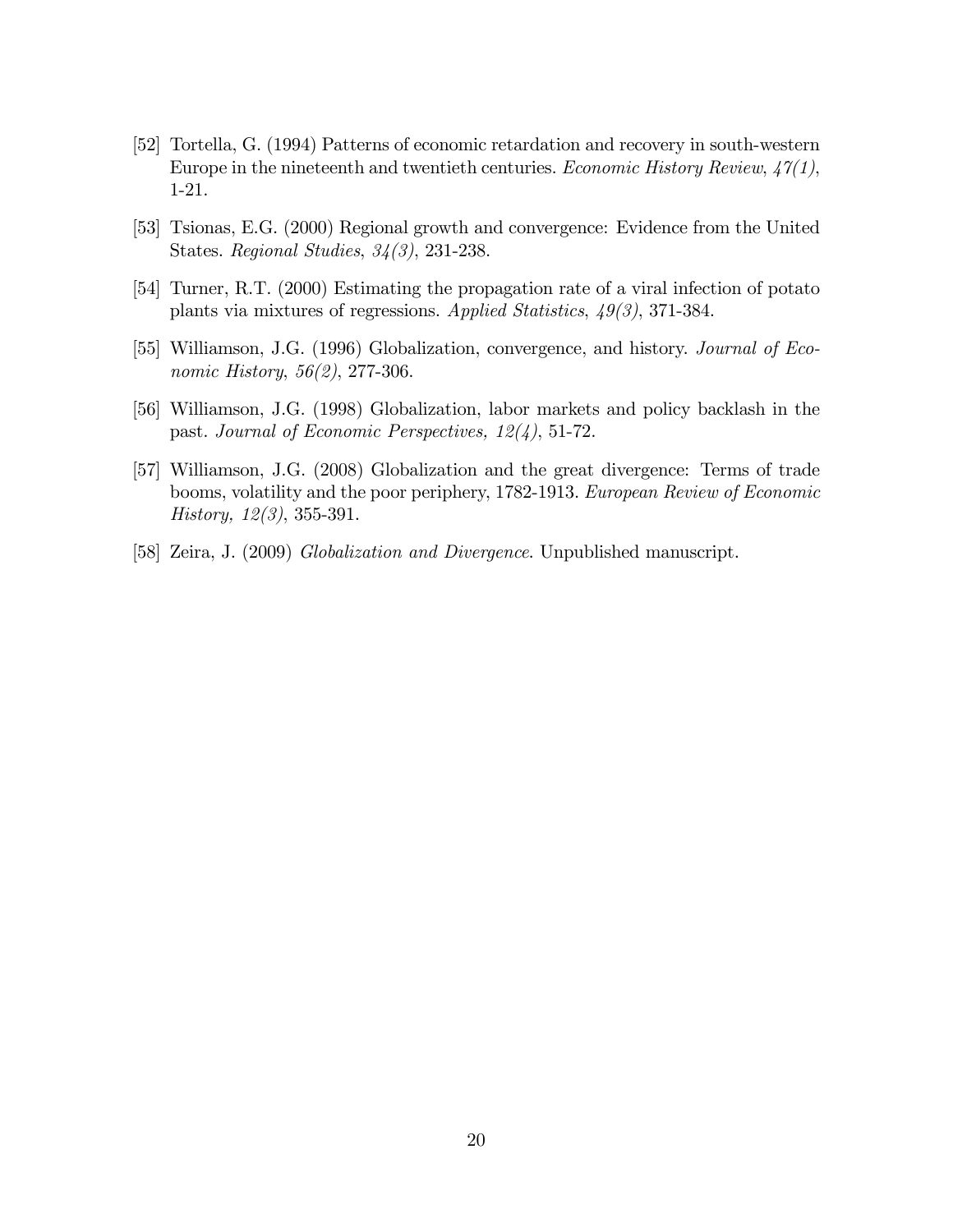| $\frac{1}{2}$ . The sequence is the contract of $\frac{1}{2}$ . The second $\frac{1}{2}$ is the sequence of $\frac{1}{2}$ |                   |                   |
|---------------------------------------------------------------------------------------------------------------------------|-------------------|-------------------|
| Period                                                                                                                    | $1 \text{ vs } 2$ | $2 \text{ vs } 3$ |
| $1870 - 2003$                                                                                                             | $26.6$ $(.01)$    | 3.97(.81)         |
| 1870-1913                                                                                                                 | 3.85(.76)         |                   |
| $1913 - 1950$                                                                                                             | 17.2(0.05)        | 5.99(0.71)        |
| $1950 - 2003$                                                                                                             | 26.3(0)           | 23.3(0.17)        |

Table 1. Sequential LR test of  $k$  versus  $k + 1$  components\*

\* P-values between parentheses. Maximum number of components:  $k=3$ .

Table 2. Bayesian information criterion (BIC)

|                  | 1 Comp.  |          | $2$ Comp. $3$ Comp. | Selected |
|------------------|----------|----------|---------------------|----------|
| Period 1870-2003 | $-491.4$ | $-497.2$ | $-486.6$            | 2 Comp.  |
| Period 1870-1913 | $-510.2$ | $-512.5$ | $-510.9$            | 2 Comp.  |
| Period 1913-1950 | $-407.2$ | $-407.1$ | $-400.0$            | 1 Comp.  |
| Period 1950-2003 | $-378.8$ | $-385.1$ | $-391.8$            | 3 Comp.  |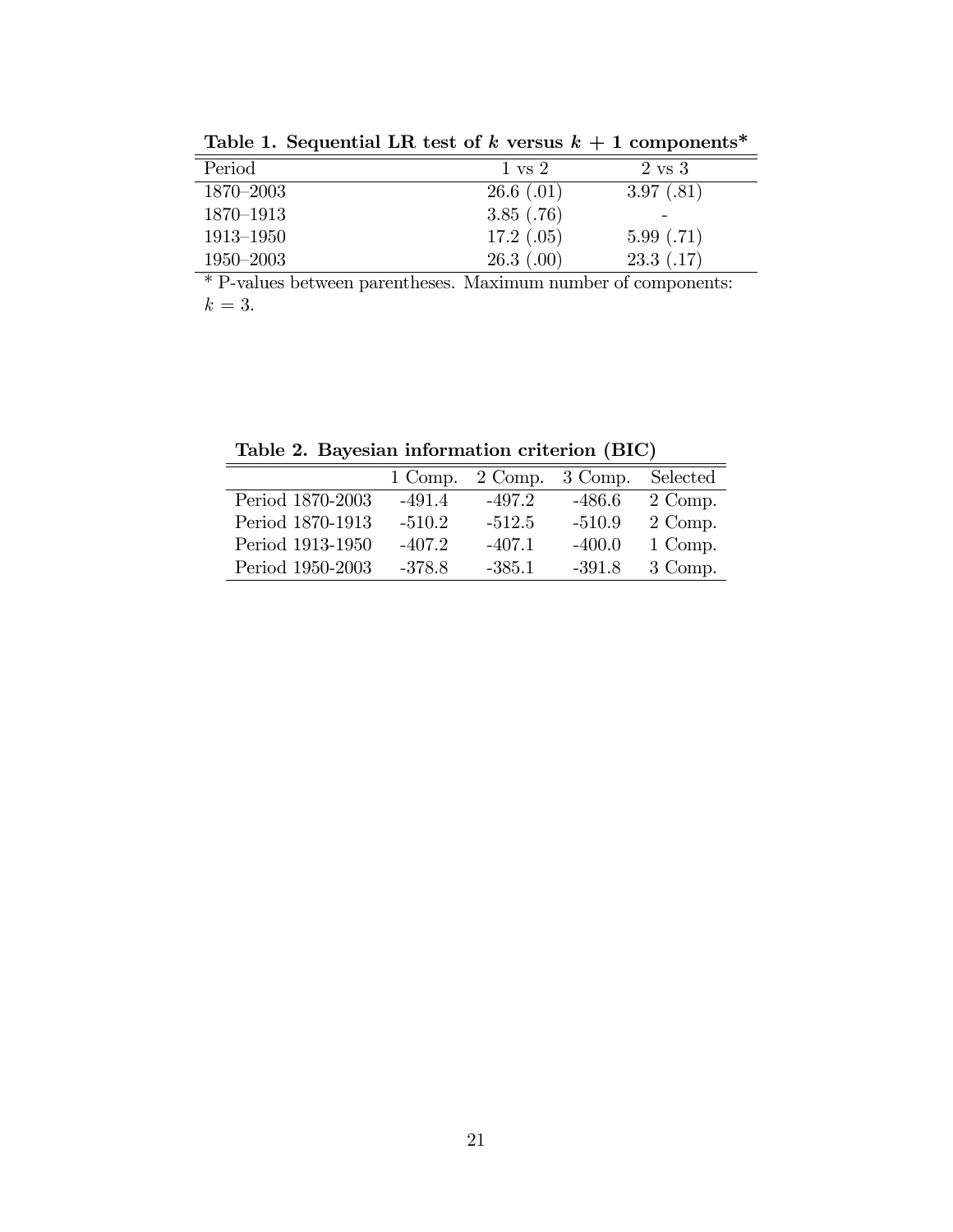|                                 | 1 Component (OLS) | 2 Components (ML) |            |  |  |
|---------------------------------|-------------------|-------------------|------------|--|--|
|                                 |                   | Regime $1$        | Regime 2   |  |  |
|                                 | Period 1870-2003  |                   |            |  |  |
| Constant                        | .005              | $.070***$         | $-.003$    |  |  |
| Log of p.c. GDP $1870$          | .002              | $-.007***$        | $.003**$   |  |  |
| Weight $(\%)$                   |                   | 23                | 77         |  |  |
| R-squared                       | .03               |                   | .48        |  |  |
| Log-likelihood                  | 249.9             | 263.1             |            |  |  |
|                                 | Period 1870-1913  |                   |            |  |  |
| Constant                        | $-.010$           | $-.004***$        | $-.013$    |  |  |
| Log of p.c. GDP $1870$          | $.003***$         | $.002***$         | $.004***$  |  |  |
| Weight $(\%)$                   |                   | 18                | 82         |  |  |
| R-squared                       | .15               | .28               |            |  |  |
| Log-likelihood                  | 259.2             | 270.8             |            |  |  |
| $\overline{Period\ 1913}$ -1950 |                   |                   |            |  |  |
| Constant                        | $-.015$           | $-.038***$        | $-.010***$ |  |  |
| Log of p.c. GDP $1870$          | $.003*$           | $.006***$         | $.003***$  |  |  |
| Weight $(\%)$                   |                   | 19<br>81          |            |  |  |
| R-squared                       | .05               | .39               |            |  |  |
| Log-likelihood                  | 207.7             | 216.4             |            |  |  |
| Period 1950-2003                |                   |                   |            |  |  |
| Constant                        | $.045***$         | $.168***$         | $.044***$  |  |  |
| Log of p.c. GDP $1870$          | $-.003$           | $-.016***$        | $-.003$    |  |  |
| Weight $(\%)$                   |                   | 75<br>25          |            |  |  |
| R-squared                       | .03               | .42               |            |  |  |
| Log-likelihood                  | 193.6             | 207.1             |            |  |  |

Table 3. Cross-country growth regimes: estimation results

\*\*\*, \*\*, \* denote statistical significance at  $1\%$ ,  $5\%$ , and  $10\%$ , respectively. In grey: mixture results. Dependent variable: average growth rate of per capita GDP (various periods). Observations: 64.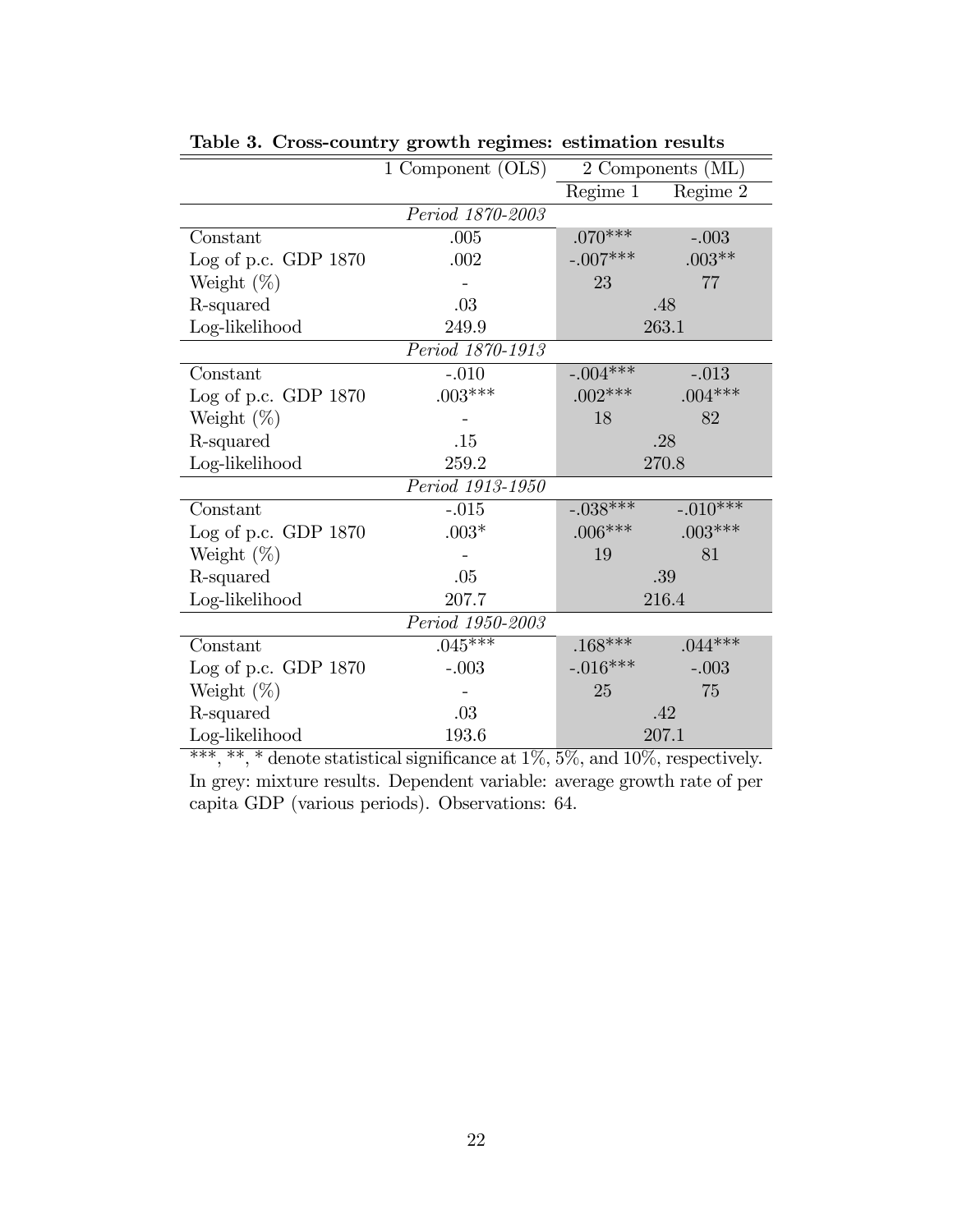| Period 1870-2003     |         |          | Period 1950-2003 |          |          |  |
|----------------------|---------|----------|------------------|----------|----------|--|
| Country              | Regime1 | Regime 2 | Country          | Regime 1 | Regime 2 |  |
| Taiwan               | 1.00    | 0.00     | Taiwan           | 1.00     | 0.00     |  |
| Hong Kong            | 0.99    | 0.01     | South Korea      | 0.99     | 0.01     |  |
| Japan                | 0.99    | 0.01     | Japan            | 0.96     | 0.04     |  |
| Singapore            | 0.99    | 0.01     | Singapore        | 0.95     | 0.05     |  |
| South Korea          | 0.95    | 0.05     | Austria          | 0.84     | 0.16     |  |
| Finland              | 0.86    | 0.14     | Hong Kong        | 0.83     | 0.17     |  |
| Sweden               | 0.66    | 0.34     | Finland          | 0.77     | 0.23     |  |
| Australia            | 0.62    | 0.38     | Spain            | 0.77     | 0.23     |  |
| Canada               | 0.62    | 0.38     | Italy            | 0.75     | 0.25     |  |
| United Kingdom       | 0.61    | 0.39     | France           | 0.74     | 0.26     |  |
| Austria              | 0.60    | 0.40     | Belgium          | 0.70     | 0.30     |  |
| France               | 0.60    | 0.40     | Denmark          | 0.69     | 0.31     |  |
| Italy                | 0.58    | 0.42     | Ireland          | 0.69     | 0.31     |  |
| Netherlands          | 0.57    | 0.43     | Australia        | 0.68     | 0.32     |  |
| Switzerland          | 0.57    | 0.43     | Canada           | 0.68     | 0.32     |  |
| Belgium              | 0.56    | 0.44     | Germany          | 0.68     | 0.32     |  |
| Denmark              | 0.56    | 0.44     | Netherlands      | 0.68     | 0.32     |  |
| Norway               | 0.56    | 0.44     | Sweden           | 0.64     | 0.36     |  |
| Ireland              | 0.51    | 0.49     | United Kingdom   | 0.61     | 0.39     |  |
| Germany              | 0.46    | 0.54     | Switzerland      | 0.60     | 0.40     |  |
| Spain                | 0.42    | 0.58     | Norway           | 0.49     | 0.51     |  |
| New Zealand          | 0.21    | 0.79     | United States    | 0.20     | 0.80     |  |
| <b>United States</b> | 0.10    | 0.90     | New Zealand      | 0.02     | 0.98     |  |
| Greece               | 0.03    | 0.97     | Greece           | 0.01     | 0.99     |  |
| Portugal             | 0.02    | 0.98     | Portugal         | 0.01     | 0.99     |  |
| Albania              | 0.00    | 1.00     | Albania          | 0.00     | 1.00     |  |
| Algeria              | 0.00    | 1.00     | Algeria          | 0.00     | 1.00     |  |
| Argentina            | 0.00    | 1.00     | Argentina        | 0.00     | 1.00     |  |
| <b>Brazil</b>        | 0.00    | 1.00     | <b>Brazil</b>    | 0.00     | 1.00     |  |
| Bulgaria             | 0.00    | 1.00     | Bulgaria         | 0.00     | 1.00     |  |
| <b>Burma</b>         | 0.00    | 1.00     | <b>Burma</b>     | 0.00     | 1.00     |  |
| Chile                | 0.00    | 1.00     | Chile            | 0.00     | 1.00     |  |
| China                | 0.00    | 1.00     | China            | 0.00     | 1.00     |  |
| Czechoslovakia       | 0.00    | 1.00     | Czechoslovakia   | 0.00     | 1.00     |  |
| Egypt                | 0.00    | 1.00     | Egypt            | 0.00     | 1.00     |  |
| Ghana                | 0.00    | 1.00     | Ghana            | 0.00     | $1.00\,$ |  |
| Hungary              | 0.00    | 1.00     | Hungary          | 0.00     | 1.00     |  |

Table 4. Posterior probabilities\*

\* In grey: Countries assigned to regime 1.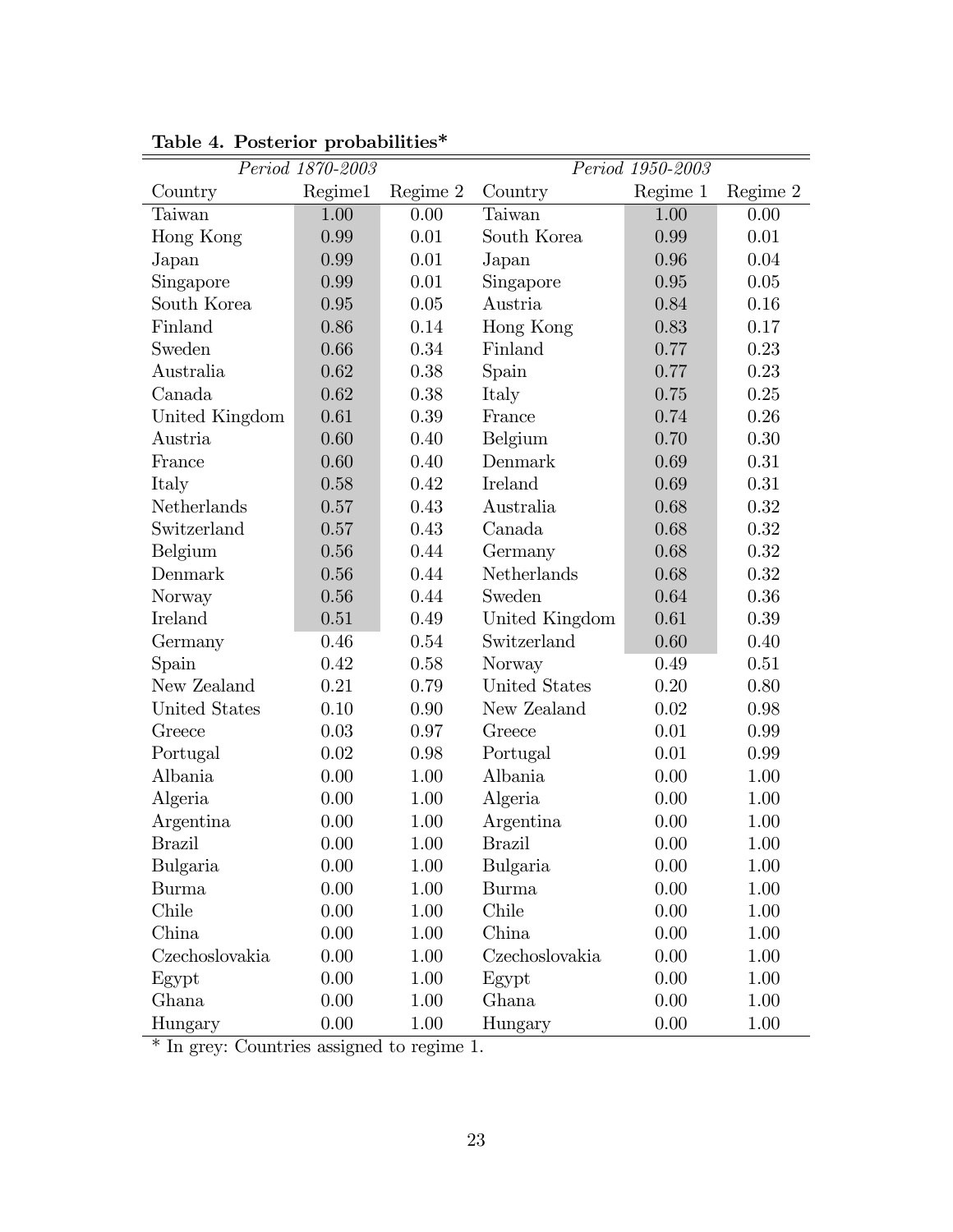|                | Period 1870-2003 |          |                | Period 1950-2003 |          |
|----------------|------------------|----------|----------------|------------------|----------|
| Country        | Regime 1         | Regime 2 | Country        | Regime 1         | Regime 2 |
| India          | 0.00             | 1.00     | India          | 0.00             | 1.00     |
| Indonesia      | 0.00             | 1.00     | Indonesia      | 0.00             | 1.00     |
| Iran           | 0.00             | 1.00     | <b>Iran</b>    | 0.00             | 1.00     |
| Iraq           | 0.00             | 1.00     | Iraq           | 0.00             | 1.00     |
| Jamaica        | 0.00             | 1.00     | Jamaica        | 0.00             | 1.00     |
| Jordan         | 0.00             | 1.00     | Jordan         | 0.00             | 1.00     |
| Lebanon        | 0.00             | 1.00     | Lebanon        | 0.00             | 1.00     |
| Malaysia       | 0.00             | 1.00     | Malaysia       | 0.00             | 1.00     |
| Mexico         | 0.00             | 1.00     | Mexico         | 0.00             | 1.00     |
| Morocco        | 0.00             | 1.00     | Morocco        | 0.00             | 1.00     |
| Nepal          | 0.00             | 1.00     | Nepal          | 0.00             | 1.00     |
| North Korea    | 0.00             | 1.00     | North Korea    | 0.00             | 1.00     |
| Philippines    | 0.00             | 1.00     | Philippines    | 0.00             | 1.00     |
| Poland         | 0.00             | 1.00     | Poland         | 0.00             | 1.00     |
| Romania        | 0.00             | 1.00     | Romania        | 0.00             | 1.00     |
| Russia (USSR)  | 0.00             | 1.00     | Russia (USSR)  | 0.00             | 0.00     |
| South Africa   | 0.00             | 1.00     | South Africa   | 0.00             | 1.00     |
| Sri Lanka      | 0.00             | 1.00     | Sri Lanka      | 0.00             | 1.00     |
| Syria          | 0.00             | 1.00     | Syria          | 0.00             | 1.00     |
| Thailand       | 0.00             | 1.00     | Thailand       | 0.00             | 1.00     |
| Tunisia        | 0.00             | 1.00     | Tunisia        | 0.00             | 1.00     |
| Turkey         | 0.00             | 1.00     | Turkey         | 0.00             | 1.00     |
| Uruguay        | 0.00             | 1.00     | Uruguay        | 0.00             | 1.00     |
| Venezuela      | 0.00             | 1.00     | Venezuela      | 0.00             | 1.00     |
| Vietnam        | 0.00             | 1.00     | Vietnam        | 0.00             | 1.00     |
| Yugoslavia     | 0.00             | 1.00     | Yugoslavia     | 0.00             | 1.00     |
| W. B. and Gaza | 0.00             | 1.00     | W. B. and Gaza | 0.00             | 1.00     |

Table 4. (Continued)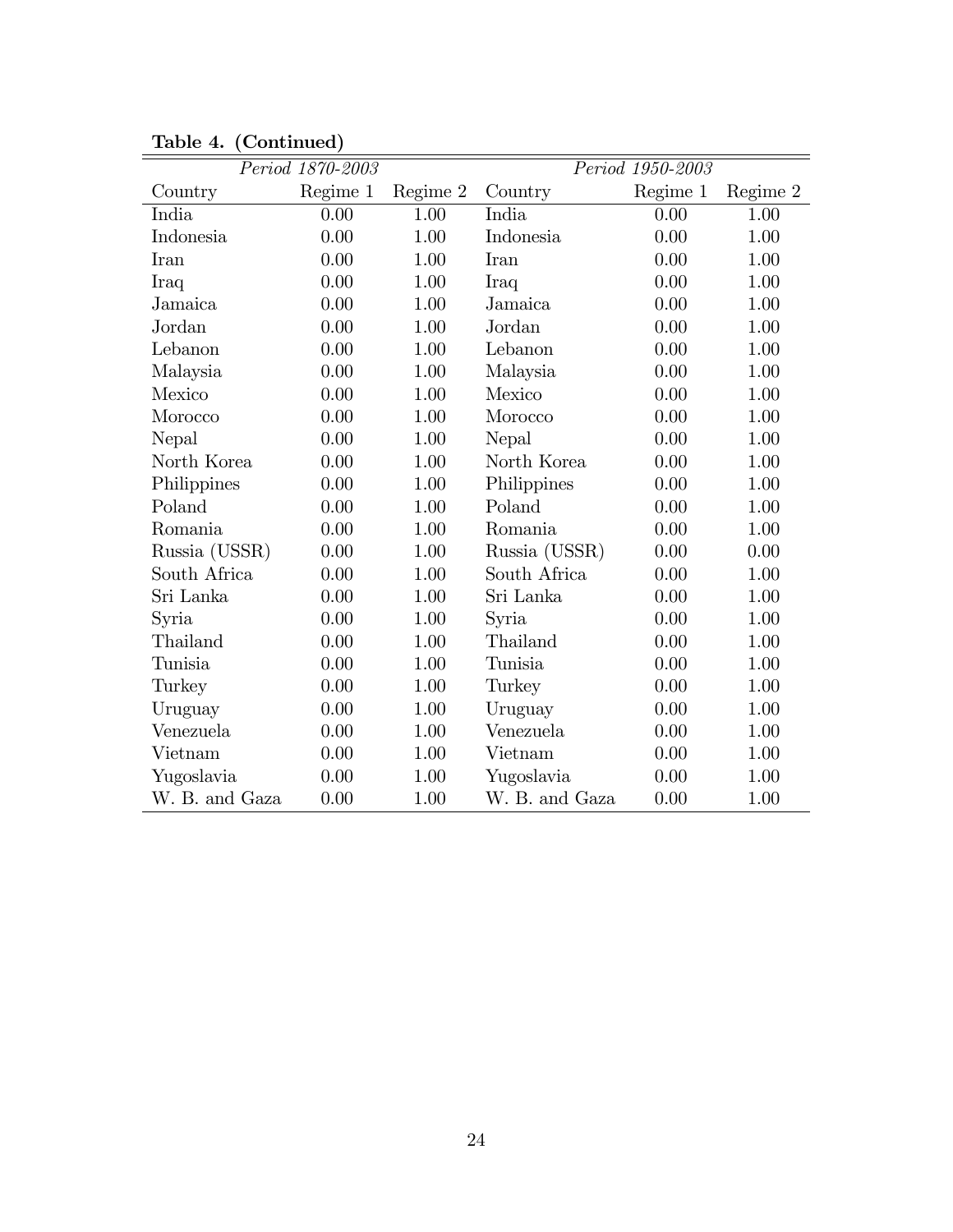

#### Figure 1. Empirical distribution of the LR test\*

\*1000 bootstrap replications.